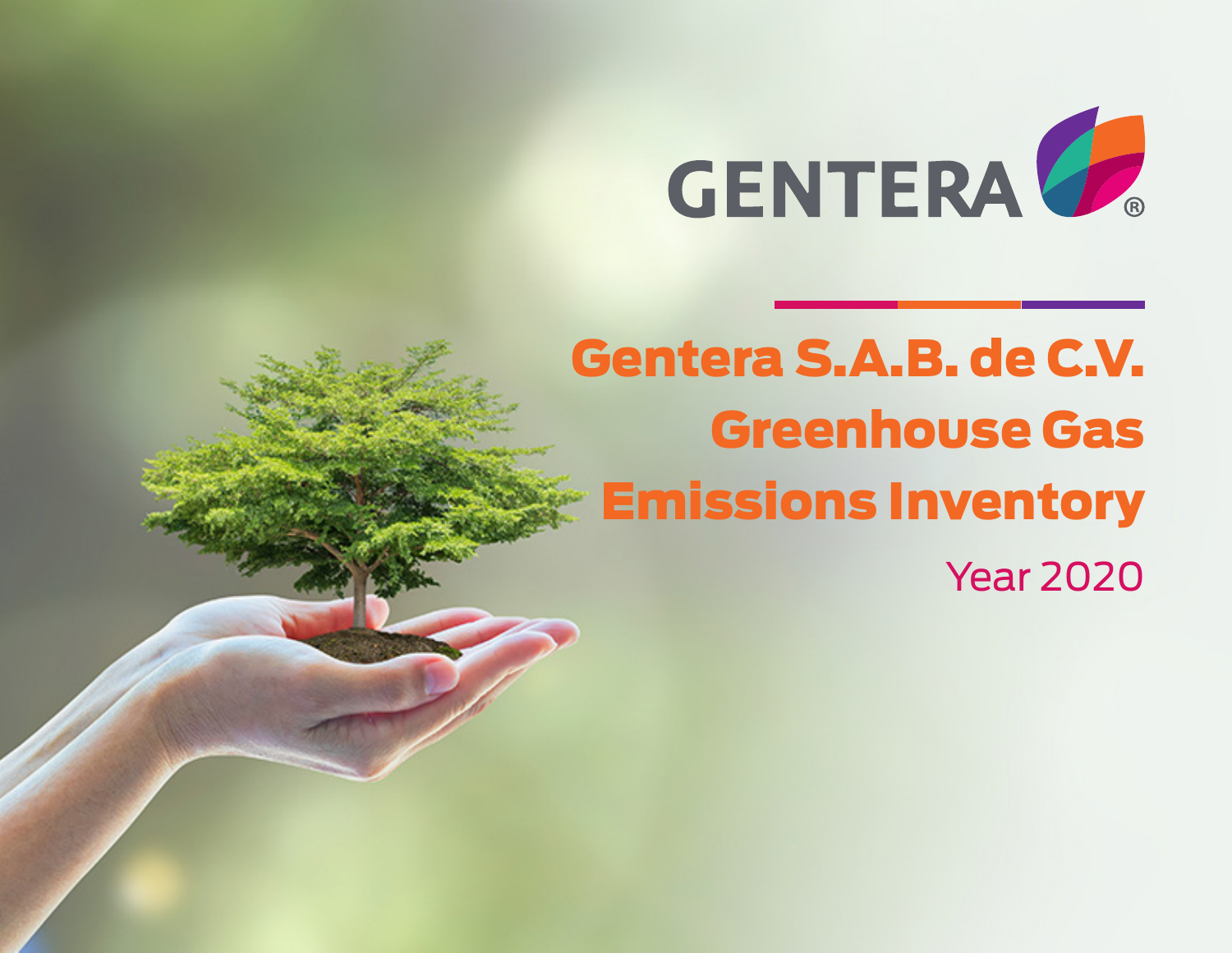# Table of contents

| <b>Chapter 4. Results 2000 Chapter 4. Results</b> 2000 14 |  |
|-----------------------------------------------------------|--|
|                                                           |  |
|                                                           |  |
|                                                           |  |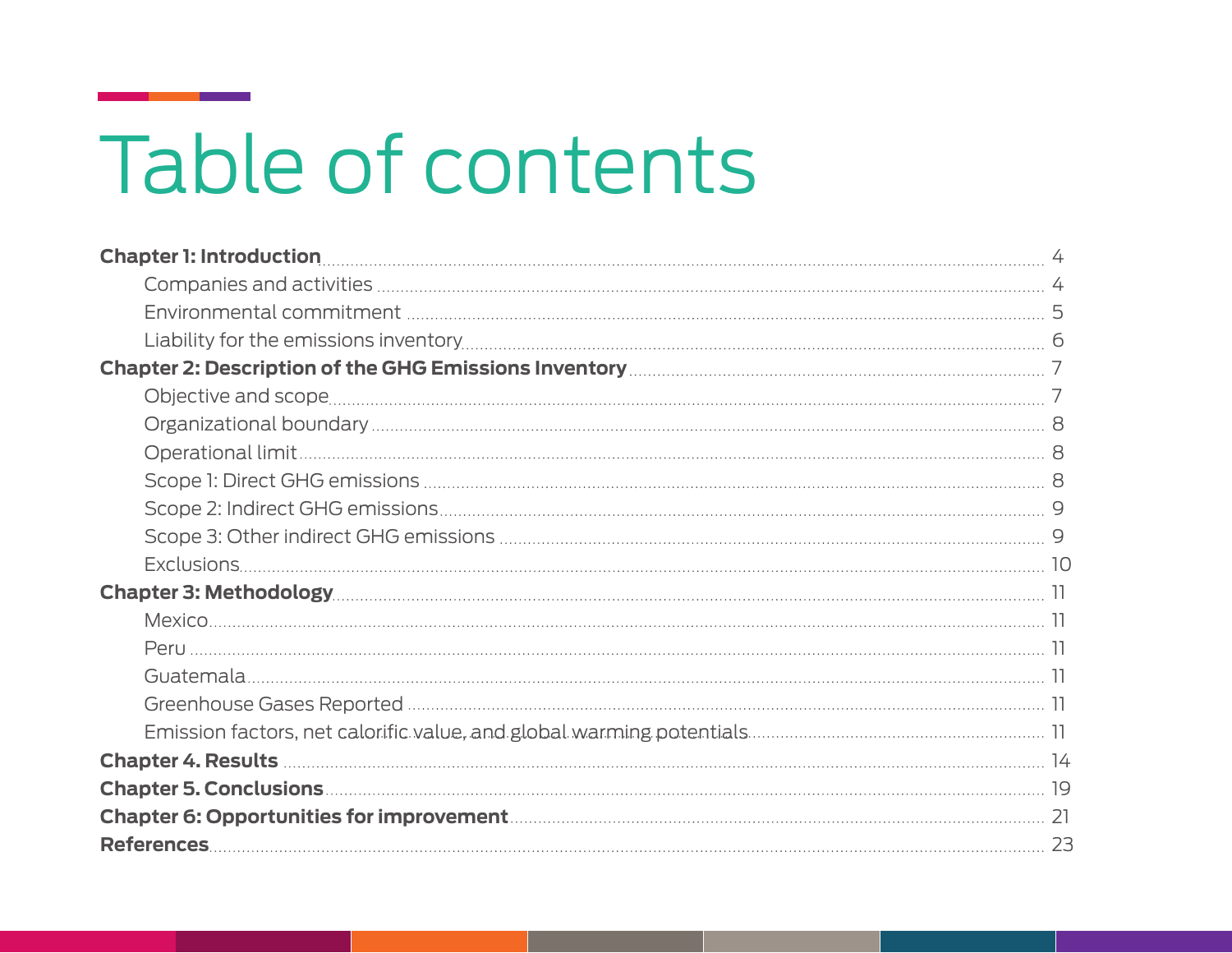# Annex

| Annex 3: Comparison of consumption and emissions from the year 2017 to 2020 <b>Manufation</b> 28 |  |
|--------------------------------------------------------------------------------------------------|--|
|                                                                                                  |  |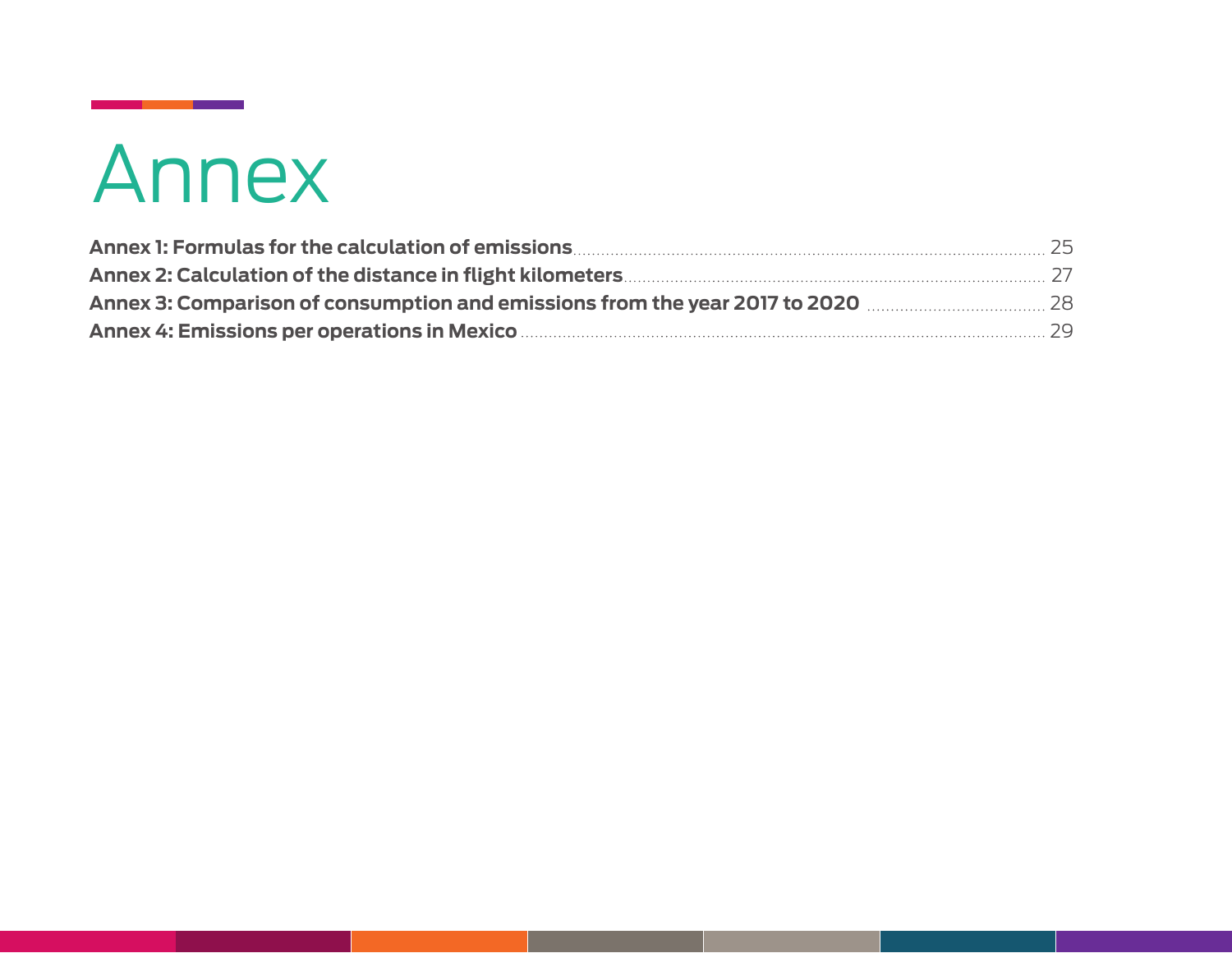

# Chapter 1: Introduction

# **Companies and activities**

Gentera is leader in financial inclusion, serving millions of people in Mexico, Peru, and Guatemala<sup>1</sup> offering adequate and accessible products to meet the financial needs of our customers, promoting a positive influence on their economic and entrepreneurial development<sup>2</sup>.

In 2020 at Gentera we celebrated 30 years of change and constant evolution; demonstrating that, even in difficult times, the most important thing is and will continue to be, to work for our clients, faithful to our purpose of boosting their dreams.

We offer financial solutions with a human touch, having the person at the center of all our actions and convinced that their greatest contribution lies in the creation of social value.

We started by granting credits and now we have a focused and adequate ecosystem, made up of seven companies and a foundation, for boosting our client's dreams. We believe in financial inclusion as a foundation to continue building.

Three of our companies are focused on offering financial services: in Mexico (Compartamos Banco), in Peru (Compartamos Financiera) and in Guatemala (Compartamos S.A.), while the remaining four are dedicated to the administration of a network of banking correspondents (Yastás), the granting of digital credits (ConCrédito), the design and operation of microinsurance (Aterna), and the development of solutions for financial inclusion through an innovation laboratory (Fiinlab). In addition, we have Fundación Compartamos, which inspires and encourages the social commitment of the group.



*Figure 1. Our companies and their presence.* 

<sup>&</sup>lt;sup>1</sup>In 2021, Compartamos S.A. ceased to be part of Gentera and was transferred to Fundación Génesis Empresarial, *a great ally that will provide attention, services and a robust value offer adapted to the needs of customers in Guatemala.*

*<sup>2</sup> Sustainability Annual Report Gentera 2020. https://www.gentera.com.mx/wcm/connect/93d6976e-976c-46f2 a45f-38e7e2b88378/Annual+and+Sustainability+Report+2020+-+Gentera\_.pdf?MOD=AJPERES&CACHEID=RO OTWORKSPACE-93d6976e-976c-46f2-a45f-38e7e2b88378-nP2FnXV*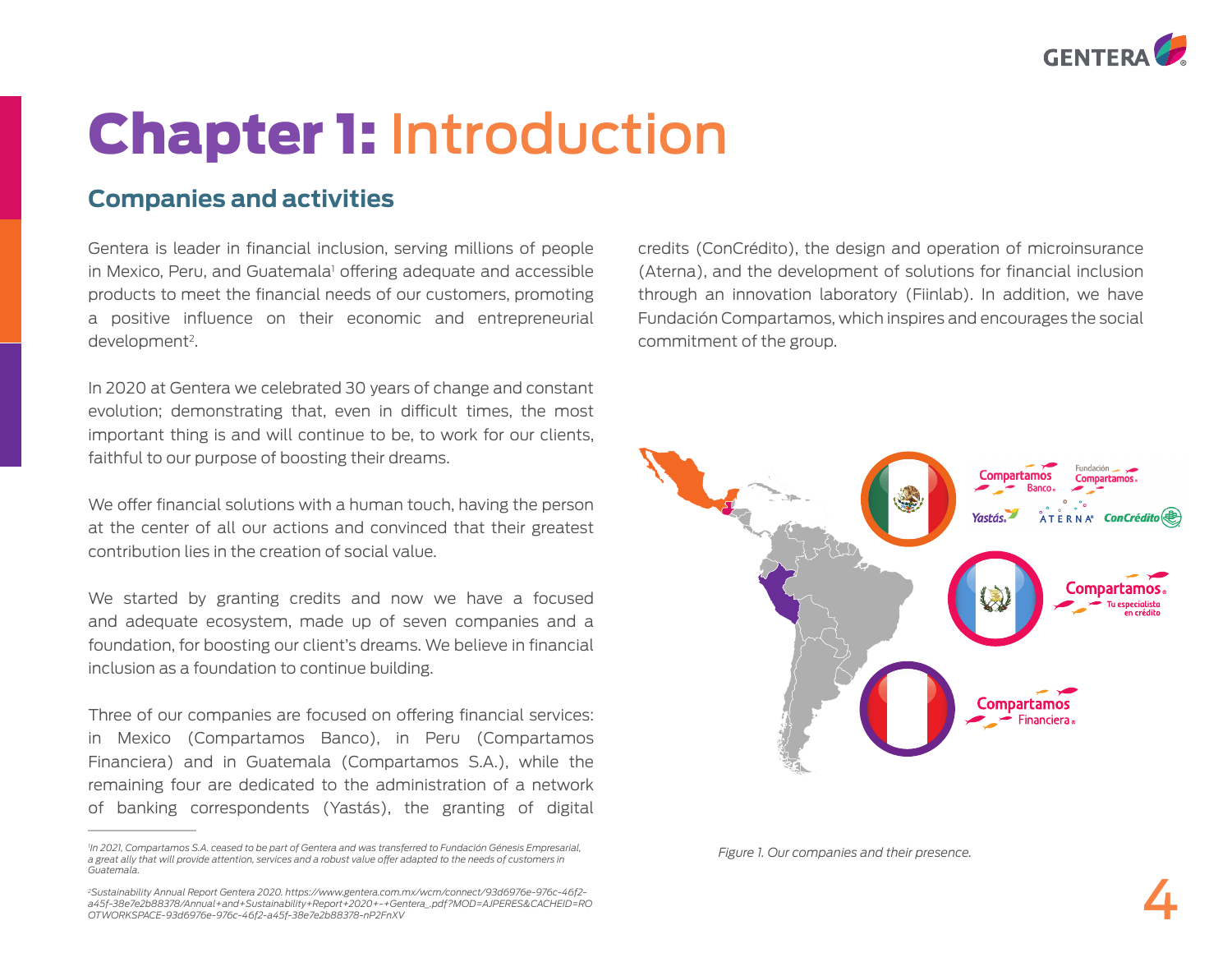

#### **Compartamos Banco**

Financial institution in Mexico that offers credit, savings, insurance, and payment channels to microentrepreneurs.

#### **Compartamos Financiera**

Financial institution in Peru that offers credit, savings, insurance, and payment channels for entrepreneurs.

#### **Compartamos S.A.**

Company in Guatemala that offers credit, insurance, and payment channels to entrepreneur women.

#### **Yastás**

Banking correspondent administrator that provides access to financial transactions, service payments, multilevel payments, and cellphone top-ups in locations with limited or non-existent banking infrastructure.

#### **ConCredito**

Company in Mexico which grants personal and revolving credits to entrepreneurs, who issue loans to their end users through ValeDinero, payment products through CrediTienda and life insurance with ClubProtege.

#### **Aterna**

Insurance agent specialized in serving the needs of popular segments. It designs and operates services to promote a culture of prevention for Compartamos clients in Mexico, Peru and Guatemala, as well as for Yastás commission agents.

#### **Fiinlab**

Financial innovation laboratory in charge of creating and accelerating, together with the entrepreneurial ecosystem, solutions for financial inclusion through sustainable models enabled by technology. In addition, Fiinlab offers a development and investment platform for startups that use technology, innovation, and disruptive business models to enhance financial inclusion and contribute to the generation and dissemination of an entrepreneurial culture.

#### **Fundación Compartamos**

Entity through which we reinforce the social commitment that characterizes us by offering development opportunities to promote the common good in segments in need. Fundación Compartamos serves two social causes: education and early childhood, through its three action lines: contingencies, volunteering, and donations.

# **Environmental commitment**

To achieve the purpose of Gentera, we know that we need to operate in harmony with the environment and minimize the negative impact that our operations, processes, products, and financial services may have on it, which is why for several years we have implemented different activities and initiatives such as:

· The calculation of greenhouse gas (GHG) emissions generated by the Group.

· A map of risks on the localities which are more vulnerable to hydrometeorological changes in Mexico, as well as financial provisions and contingency plans to serve our employees, customers and communities that may be affected by hurricanes and floods.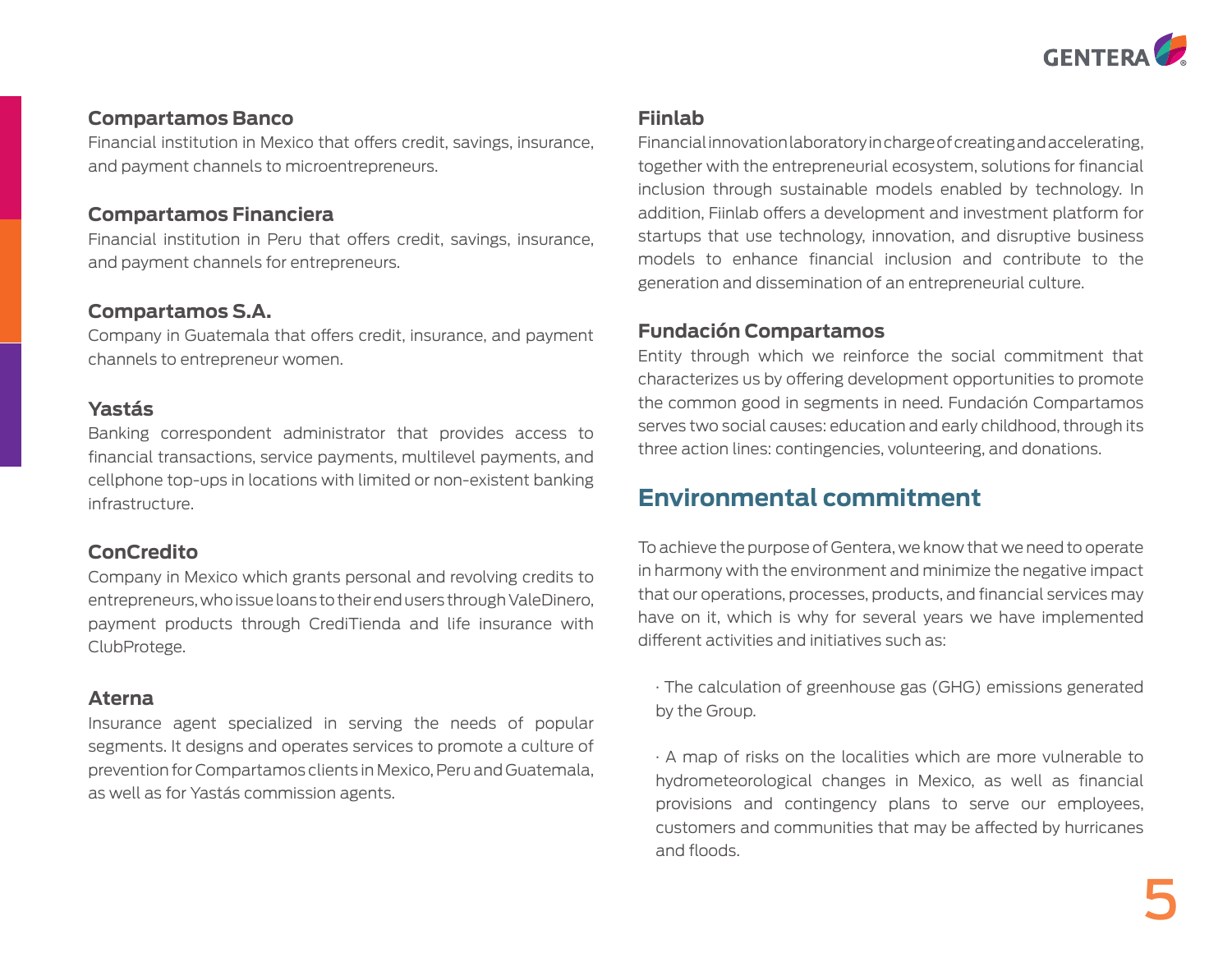

· Compliance with environmental guidelines applicable to Gentera and its companies in accordance with the laws and regulations for the financial sector in Mexico, Peru, and Guatemala.

· Awareness raising in our employees, clients, and community about the care of the environment.

Furthermore, our corporate offices building is LEED<sup>3</sup> Silver certified in the interior design category, so in addition to the initiatives that apply to all Gentera companies, in these facilities we carry out actions such as waste separation and awareness campaigns in this regard, the proper management of electronic waste, cartridges and toners, as well as the optimization in the use of water through saving systems in sinks and toilets.

#### **Liability for the emissions inventory**

Being aware of the environmental impact of our activities in the countries where we operate, since 2012 we have voluntary prepared an annual report related to the quantification of GHG emissions associated to our operations.

This report shows the results corresponding to the operations of Gentera and its companies during 2020, which we manage from the External Relations Direction and which we elaborate in accordance with the guidelines of the Greenhouse Gas Protocol (GHGP) of the World Resources Institute (WRI) and the World Business Council for Sustainable Development (WBCSD), the National Emissions Registry (RENE) in México and its Regulation, the Technical Guide to Carbon Footprint Peru, supported by the Ministry of the Environment, the guidelines of the Intergovernmental Panel on Climate Change (IPCC) of 2006 for GHG inventories (GL 2006), the Carbon Emissions Calculator of the International Civil Aviation Organization (ICAO) and the Emission Factors for Greenhouse Gas Inventories of the United States Environmental Protection Agency.

*<sup>3</sup>LEED: Leadership in Energy and Environmental Design. It is a globally recognized initiative to certify sustainable buildings that during their construction and operation consider elements such as accessible location, water saving, energy efficiency, use of materials and resources of low impact on the environment and indoor environmental quality, among others. Depending on the number of points achieved, one of the four levels of certification LEED can be obtained: Certified, Silver, Gold or Platinum.*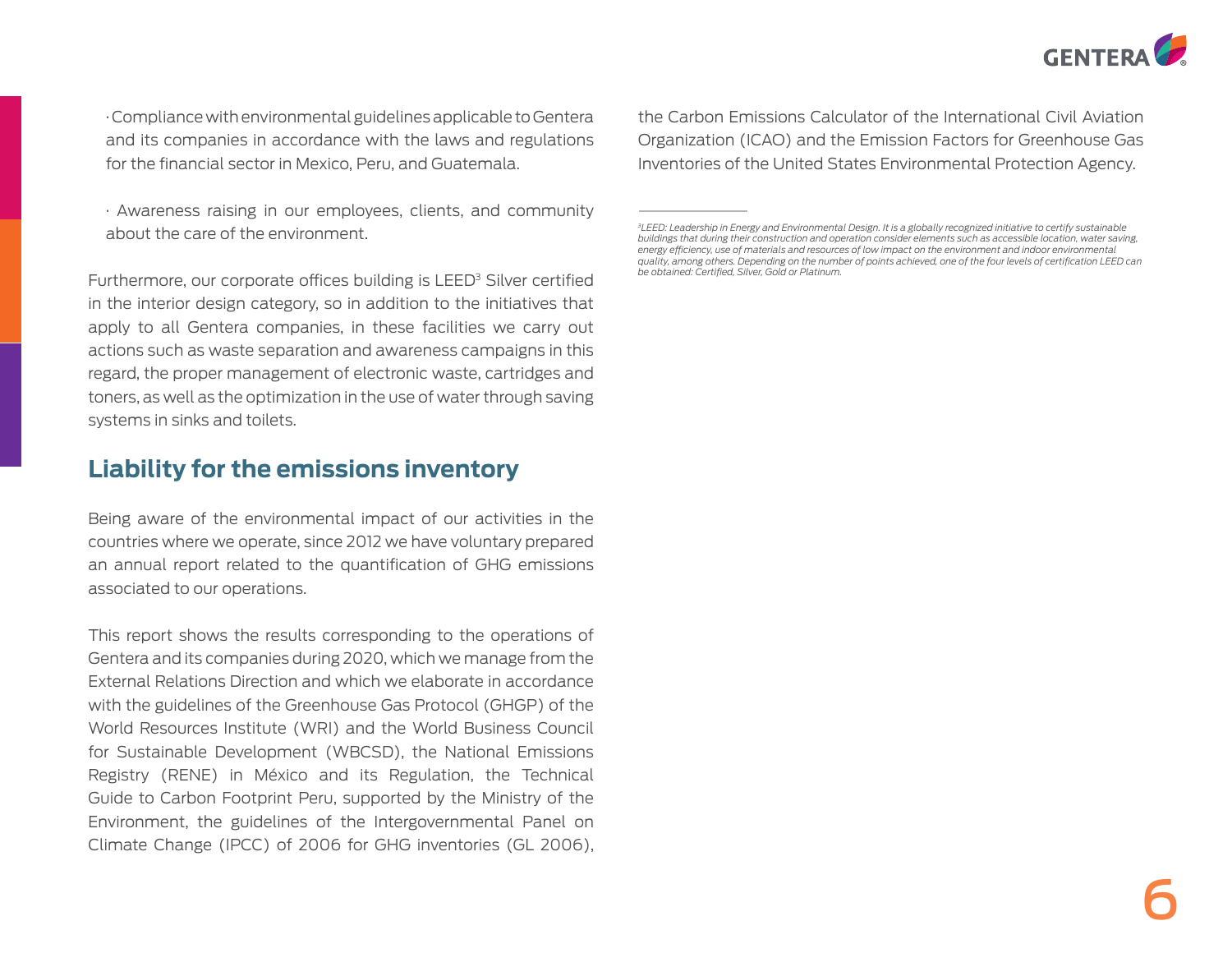

# Chapter 2: Description of the GHG Emissions Inventory

# **Objective and scope**

The purpose of our report is to quantify the greenhouse gas emissions of Gentera and its companies, produced by our economic activities in all the countries where we operate.

We consolidated the information of our operations from January 1st to December 31, 2020.

Part of this information is related to the cost of some of the energy resources we consume. To allow the comparison of costs in the three countries (Mexico<sup>4</sup>, Peru<sup>5</sup> and Guatemala<sup>6</sup>), and in order to ensure greater transparency towards our stakeholders, we integrated within this report a breakdown of the costs represented by our emission sources. We included exclusively those that come from the consumption of gasoline, diesel, and electric energy. The cost expressed in each of the sources is indicated in US dollars (USD) with an exchange rate of the local currency as of December 31, 2020.

For the categorization of sources of GHG emissions, activities and operations were divided into the following scopes:



Generated from fuel consumption in processes and activities from mobile sources owned by our organization.

Generated during the production of purchased electrical energy.

Generated from the consumption of fuel for land and air transportation of the employees.

Generated from fuel consumption of leased equipment.

*<sup>4</sup>Exchange rate (19.9087 MXN/USD) determined by the Bank of Mexico based on an average of market quotes as of December 31, 2020.*

*<sup>5</sup>Superintendency of Banking, Insurance and AFP, Republic of Peru, weighted average exchange rate (3.6219 PEN/ USD) as of December 31, 2020.* 

*<sup>6</sup>Banco de Guatemala, exchange rate (7.79382 GTQ/USD) reference calculated according to resolution JM-126- 2006 as of December 31, 2020.*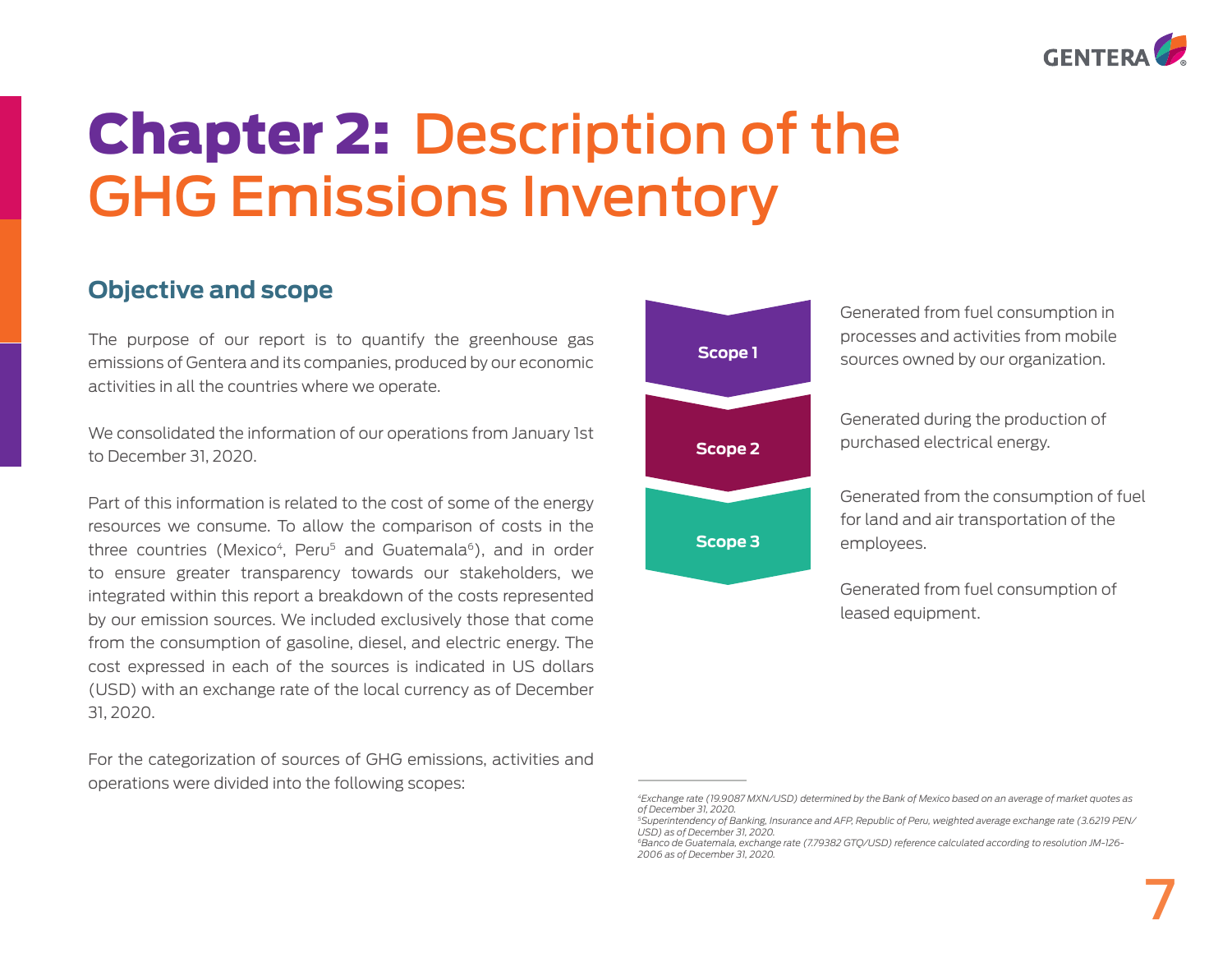

# **Organizational boundary**

To define the organizational boundary of our report, we selected an approach that considers all the business units that are part of Gentera and its companies<sup>7</sup> in the three countries where we operate.

The GHG emissions presented in this report are under an **operational control** approach.

In this way, we determined that in the companies and locations where we operate (defined in Chapter 1), we have full authority to introduce and implement policies related to emission sources and, therefore, operational control.

The Service Offices, automated vehicles, and corporate buildings (CEAS) of the three countries where we operate are part of this report.

#### **Operational limit**

The information we took into consideration for this report is related to the operations and activities necessary for the development of the products and services of Gentera and its companies.

To precise the appropriate operational limit, we established the emission sources of these operations and activities within the scope shown below.

### **Scope 1. Direct GHG emissions**

The emissions that we generate from the consumption of fuels for the development of the activities of the organization.<br><sup>8</sup>Ministry of Energy and Mines (2020). Average Price of Fuel to Final Consumer. https://mem.gob.gt/historico-

These emissions come from mobile or fixed sources. The emissions from mobile sources that we considered in this scope were generated from the consumption of fuel (gasoline) of cars and motorcycles that are used by our employees as part of the development of business activities. Within this scope, we did not consider fixed sources, related to the consumption of diesel for emergency plants.

For the estimation of liters of gasoline in Guatemala, we used the amount of monthly money we allocated to gasoline and the monthly average of the price of the gallon of gasoline<sup>8</sup>.

For the estimation of liters of gasoline in Mexico's operations, we used the amount of money allocated for purchasing fuel and compared it to the average monthly price in liters per gasoline, obtained from official sources9.

For the estimation of liters of gasoline in Peru, we used a relationship between the monetary amount allocated for purchasing fuel and the average price in the Province of Lima at the end of December 202010.

| <b>Country</b> | <b>Gasoline consumption (liters)</b> | Cost (USD) |
|----------------|--------------------------------------|------------|
| <b>Mexico</b>  | 2,356,255                            | 1,419,328  |
| Peru           | 577,956                              | 360,953    |
| Guatemala      | 147,030                              | 80,495     |
| <b>Total</b>   | 3,081,241                            | 1,860,776  |

*Table 1. Annual gasoline consumption per country for scope 1.*

*precios-nacionales/* 

*<sup>9</sup>IIEG, Gasoline and diesel prices, https://iieg.gob.mx/ns/* 

*<sup>10</sup>Supervisory Body for Investment in Energy and Mining (2020). Average fuel prices.*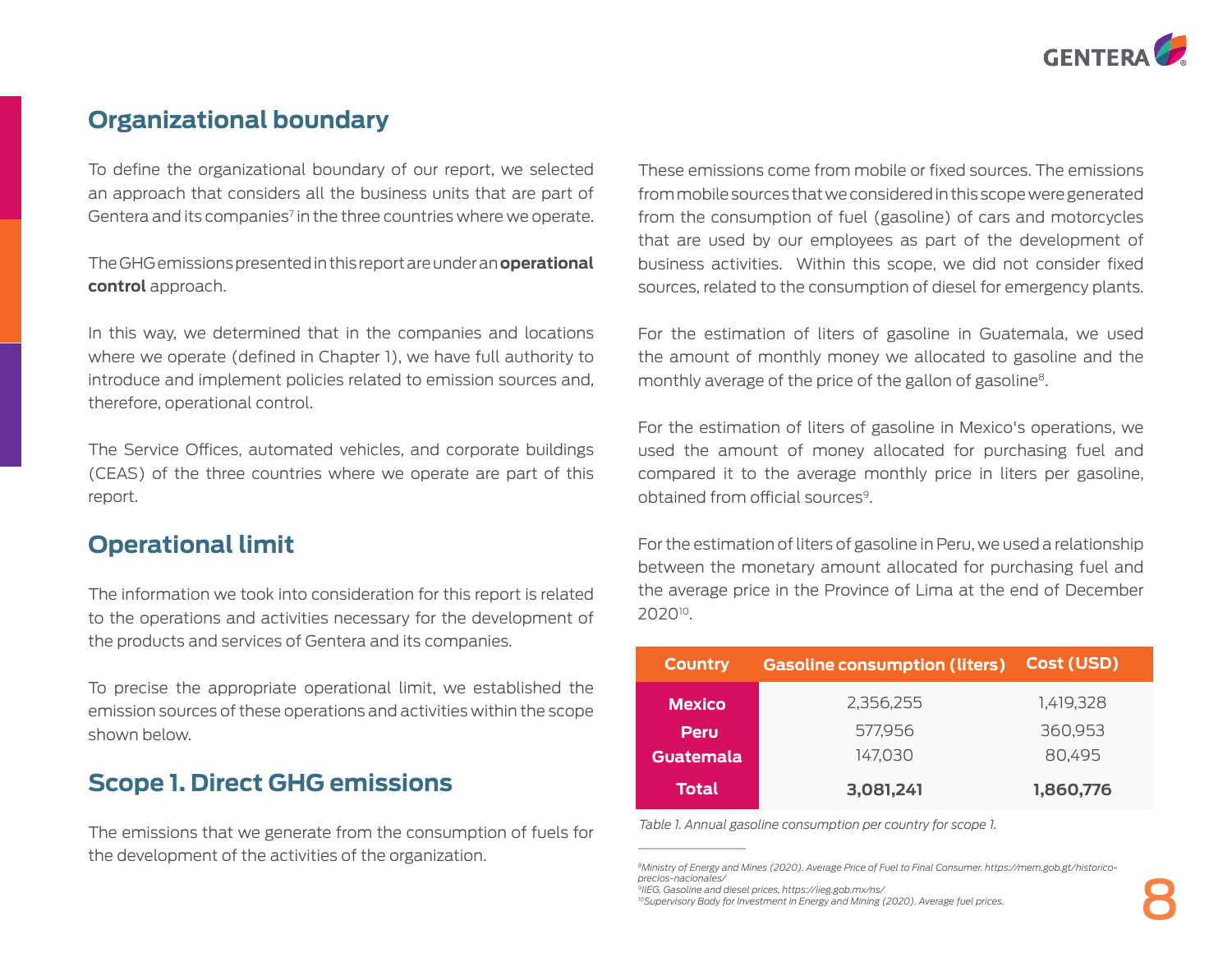

# **Scope 2: Indirect GHG emissions**

They correspond to the GHG emissions generated in the production phase of the electricity we purchase and consume to carry out the activities of the organization within the facilities of Gentera and its companies.

| <b>Country</b> | <b>Electricity</b><br>consumption (MWh) | Cost (USD) |
|----------------|-----------------------------------------|------------|
| <b>Mexico</b>  | 12.384                                  | 2,270,020  |
| Peru           | 4.173                                   | 681,555    |
| Guatemala      | 531                                     | 125,632    |
| <b>Total</b>   | 17,087                                  | 3,077,207  |

*Table 2. Annual electricity consumption per country for scope 2.* 

In Table 2 we can observe the amount of electrical energy we consumed in the three countries where we have operations, as well as the cost related to this consumption.

In México, the amount of electricity we consumed was obtained from the receipts of the distributor of the national electricity grid. In Guatemala and Peru, consumption was estimated from the total cost of the service and the average cost per kilowatt hour (kWh) in each country, and then converted to megawatt hour (MWh).

# **Scope 3: Other indirect GHG emissions**

It includes the emissions generated from the consumption of fuel used by our employees to transport themselves from their homes

to the offices, as well as for personal use, this as part of the benefits we provide and that are applicable for certain positions within our operations in Mexico.

For the estimation of liters of gasoline, we used the amount of money allocated for purchasing fuel as a benefit and compared it to the average monthly price in liters per gasoline, obtained from official sources9.

In Table 3 we can see the amount of fuel consumed by employees as part of the benefits we offer.

| <b>Country</b> | Electricity<br>Cost (USD)<br>consumption (MWh) |           |
|----------------|------------------------------------------------|-----------|
| <b>Mexico</b>  | 12.384                                         | 2,270,020 |

*Table 3. Annual consumption of gasoline in Mexico, as a benefit.* 

Within this scope, we also considered those GHG emissions generated from the flights made by our employees for the development of activities related to the operations of Gentera and its companies. Only flights related to operations in Mexico are reported.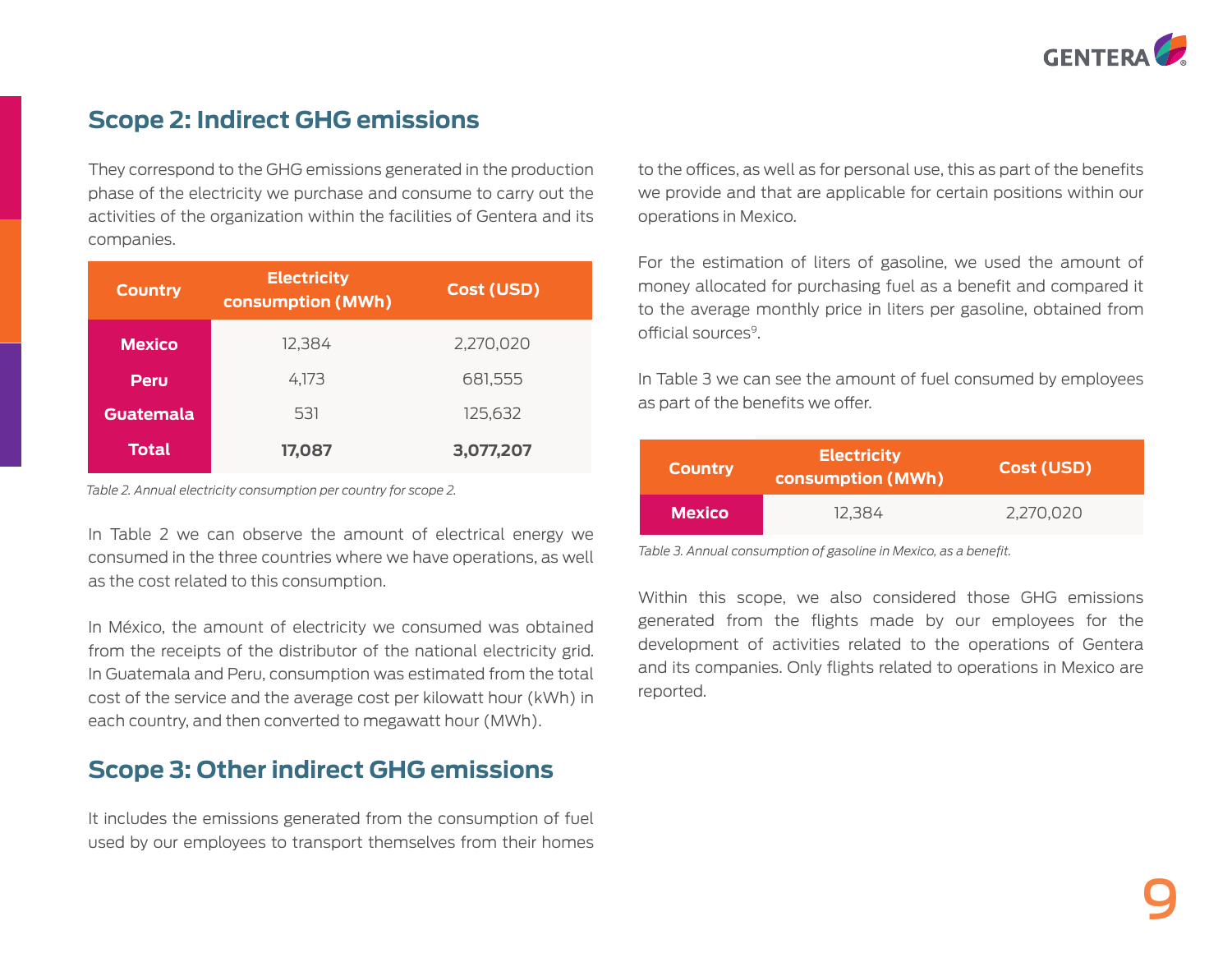

| <b>Flight type</b> | <b>Total km</b> |
|--------------------|-----------------|
| <b>Short Haul</b>  | 417,388         |
| <b>Medium Haul</b> | 2,964,807       |
| <b>Long Haul</b>   | 414.191         |
| <b>Total</b>       | 3,796,386       |

*Table 4. Number of kilometers per type of flight.* 

Finally, we included those emissions from fuel consumption during the use of external emergency plants. The refueling of emergency plants carried out by our suppliers is part of the maintenance services.

Due to the fact that the supplier does not keep a record of the amount of fuel recharged for these services, we made an estimate of the fuel based on the capacity of the emergency plant and the hours it was used.

The estimated amount of fuel is shown in Table 5.

| <b>Country</b> | Diesel consumption (liters) |
|----------------|-----------------------------|
| <b>Mexico</b>  | 2.333                       |

*Table 5. Estimated consumption of diesel for emergency plants.* 

### **Exclusions**

Within scope 1 we did not considered emissions from fixed sources (emergency plants) because the maintenance service provided by our suppliers already includes refueling, without us being able to know how much fuel was recharged. The amount of fuel recharged is not specified by our suppliers of this service, and therefore we cannot calculate or estimate the emissions associated with this activity. As a result, we considered these emissions as part of scope 3

Emissions from refrigerant leaks that are part of our scope 3 are not considered in the report. We have a comprehensive maintenance service for our refrigeration equipment through which a refrigerant gases recharge is carried out. The amount of recharge of the gases is not specified by the providers of this service, so we will continue working to be able to integrate the figures of refrigerant refills in the following reports.

For the estimation of the consumption of gasoline and electric energy in Peru, we omitted the extortions<sup>11</sup> within the databases corresponding to the reporting period.

*<sup>11</sup>Return of a charge made to an account/center generated in a certain period.*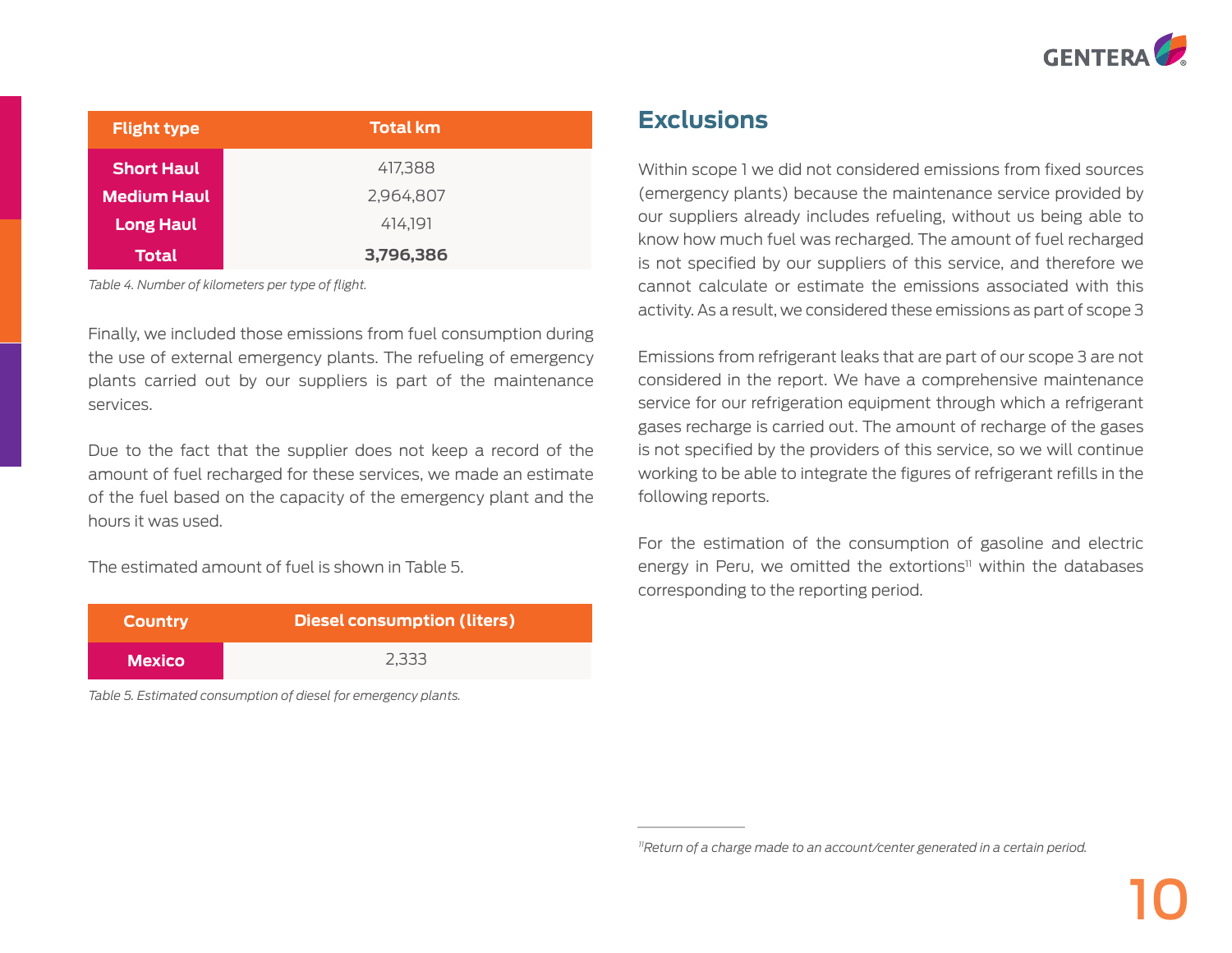

11

# Chapter 3: Methodology

#### **Mexico**

Ever since the General Law on Climate Change (LGCC) in Mexico was published, the creation of various public policy instruments was established, including the National Emissions Registry (RENE) and its Regulation, and the GHG Protocol, which defines technical aspects that enable the compilation of the necessary information on the emission of Compounds and Greenhouse Gases GHG of the different sectors of the country.

#### **Peru**

For the calculation of GHG emissions in Peru we took into consideration the Technical Guide of Carbon Footprint of  $Peru^{12}$ , which is supported by the Ministry of the Environment. This methodology is based on the 2006 IPCC Guidelines for GHG inventories<sup>13</sup>, the ISO 14064 and the GHG Protocol<sup>14</sup>.

#### **Guatemala**

For the calculation of GHG emissions in Guatemala, we used *internationally accepted methodologies in terms of emission inventories. These methodologies are based on the 2006 IPCC Guidelines for GHG Inventories, the ISO 14064 and the GHG Protocol.* 

# **Greenhouse Gases Reported**

According to the guidelines detailed in the methodologies for each of the countries in which we have operations (Mexico, Peru and Guatemala), the GHGs considered in this report are:

- $\cdot$  Carbon dioxide (CO<sub>2</sub>)
- $\cdot$  Methane (CH<sub> $<sub>4</sub>$ )</sub></sub>
- $\cdot$  Nitrous oxide (N<sub>2</sub>O)

We report these GHGs in tons of carbon dioxide equivalent (tCO2e) based on their global warming potential, so we can evaluate them against a common denominator.

# **Emission factors, net calorific value, and global warming potentials**

For the quantification of GHG emissions we used emission factors to relate the consumption of energy resources and operational activities with the equivalent GHG emission.

In accordance with the official regulations of each country and the information of the international methodologies mentioned in Chapter 2, below, we present the selection of relevant emission factors.

For the standardization of emissions, we used the unit of carbon dioxide  $(CO<sub>2</sub>)$  equivalent. In this way we express GHG emissions in the same unit. To determine this equivalence, we used the Global Warming Potentials (GWP), taken from the Fifth Assessment Report of the IPCC<sup>15</sup>, which enables the relation of the emissions of methane  $(CH<sub>4</sub>)$  and nitrogen oxide  $(N<sub>2</sub>O)$  to the unit carbon dioxide equivalent  $(CO_{2}e)$ .

*<sup>12</sup>Ministry of the Environment (2019). Technical Guide of the Carbon Footprint. 13IPCC (2006). 2006 IPCC Guidelines for National Greenhouse Gas Inventories. 14Greenhouse Gas Protocol (2005). Corporate Accounting and Reporting Standard.*

*<sup>15</sup>Intergovernmental Panel on Climate Change (2014). Climate Change 2014 Synthesis Report.*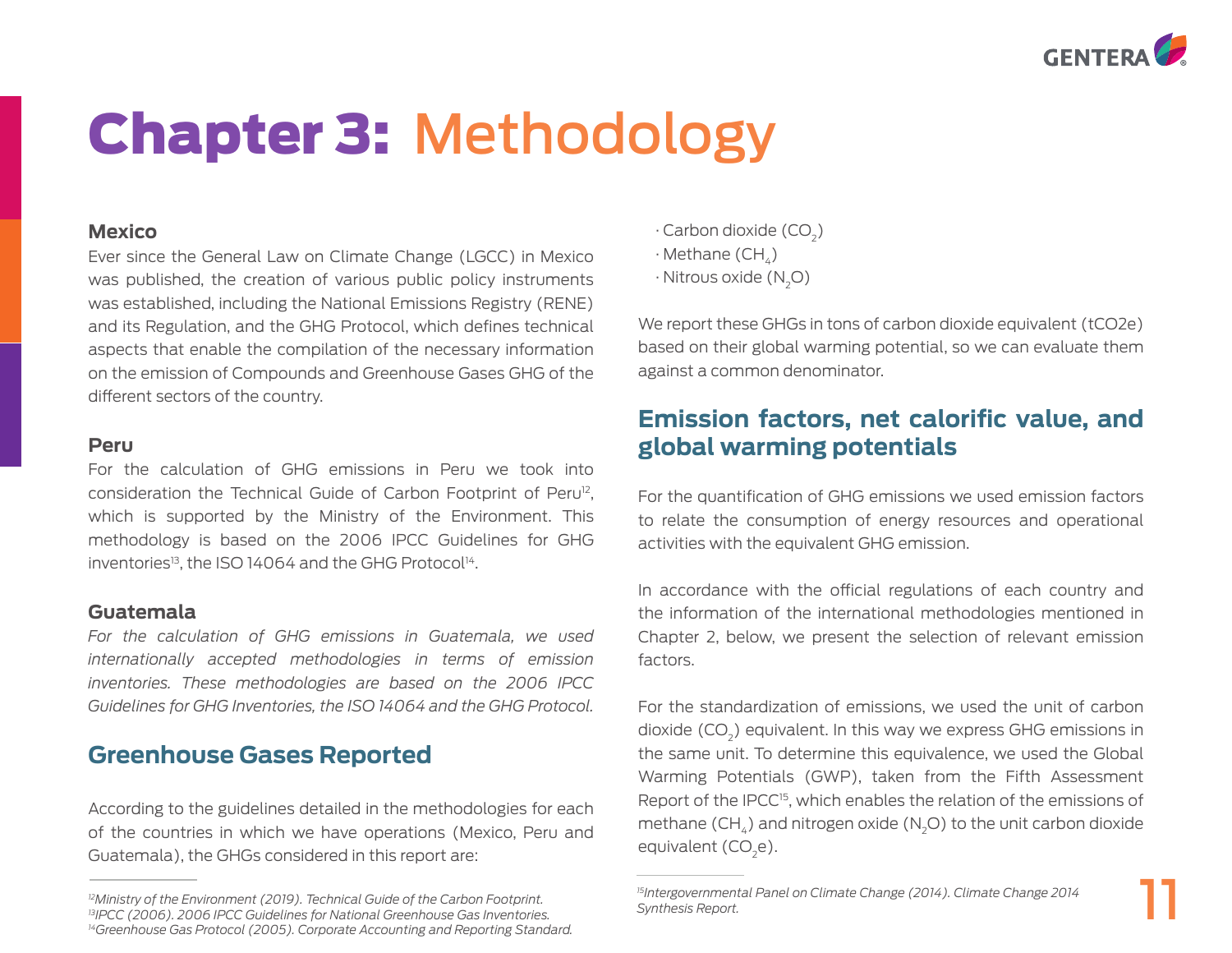

| <b>GHG</b>            | <b>Chemical</b><br>formula | <b>GWP</b> |
|-----------------------|----------------------------|------------|
| <b>Carbon dioxide</b> | CO <sub>2</sub>            |            |
| <b>Methane</b>        | CH <sub>4</sub>            | 28         |
| Nitrogen oxide        | N, O                       | 265        |

*Table 6. Global warming potentials.* 

We used the calorific value of gasoline to determine the energy equivalence of fuel use. In Table 7 we present the calorific value used by country.

| <b>Country</b>          | <b>Calorific</b><br>value | <b>Units</b> |
|-------------------------|---------------------------|--------------|
| Mexico <sup>16</sup>    | 5,593                     | MJ/bl        |
| Peru <sup>17</sup>      | 112.93                    | MJ/gallon    |
| Guatemala <sup>18</sup> | 44.3                      | MJ/kg        |

*Table 7. Calorific value of gasoline.* 

For the calculation of emissions of carbon dioxide (CO2), methane (CH4) and nitrogen oxide (N2O), derived from the combustion of fuel from vehicles, we used the following emission factors.

| <b>Emission factors (kg/MJ)</b> |                    |                     |                  |
|---------------------------------|--------------------|---------------------|------------------|
| <b>Country</b>                  | (CO <sub>2</sub> ) | (CH <sub>A</sub> )  | (N,0)            |
| Mexico <sup>19</sup>            | 0.0693             | $2.5 - 5F - 5$      | $8.00 - 6F^{-6}$ |
| Peru <sup>20</sup>              | 0.0693             | $3.3 - 5.3.3F^{-5}$ | $3.30 - 6F^{-6}$ |
| Guatemala <sup>21</sup>         | 0.0693             | $2.5 - 5F^{-5}$     | $8.00 - 6E^{-6}$ |

*Table 8. Gasoline emission factors for mobile combustion.* 

For the calculation of carbon dioxide equivalent (CO2e) emissions from electric power generation, we used the factors established by government agencies in each country.

| <b>Country</b>          | <b>Emission factors (e/MWh)</b> |
|-------------------------|---------------------------------|
| Mexico <sup>22</sup>    | O 494                           |
| Peru <sup>23</sup>      | 0.4521                          |
| Guatemala <sup>24</sup> | 0.3913                          |
|                         |                                 |

*Table 9. Emission factors of electricity generation.*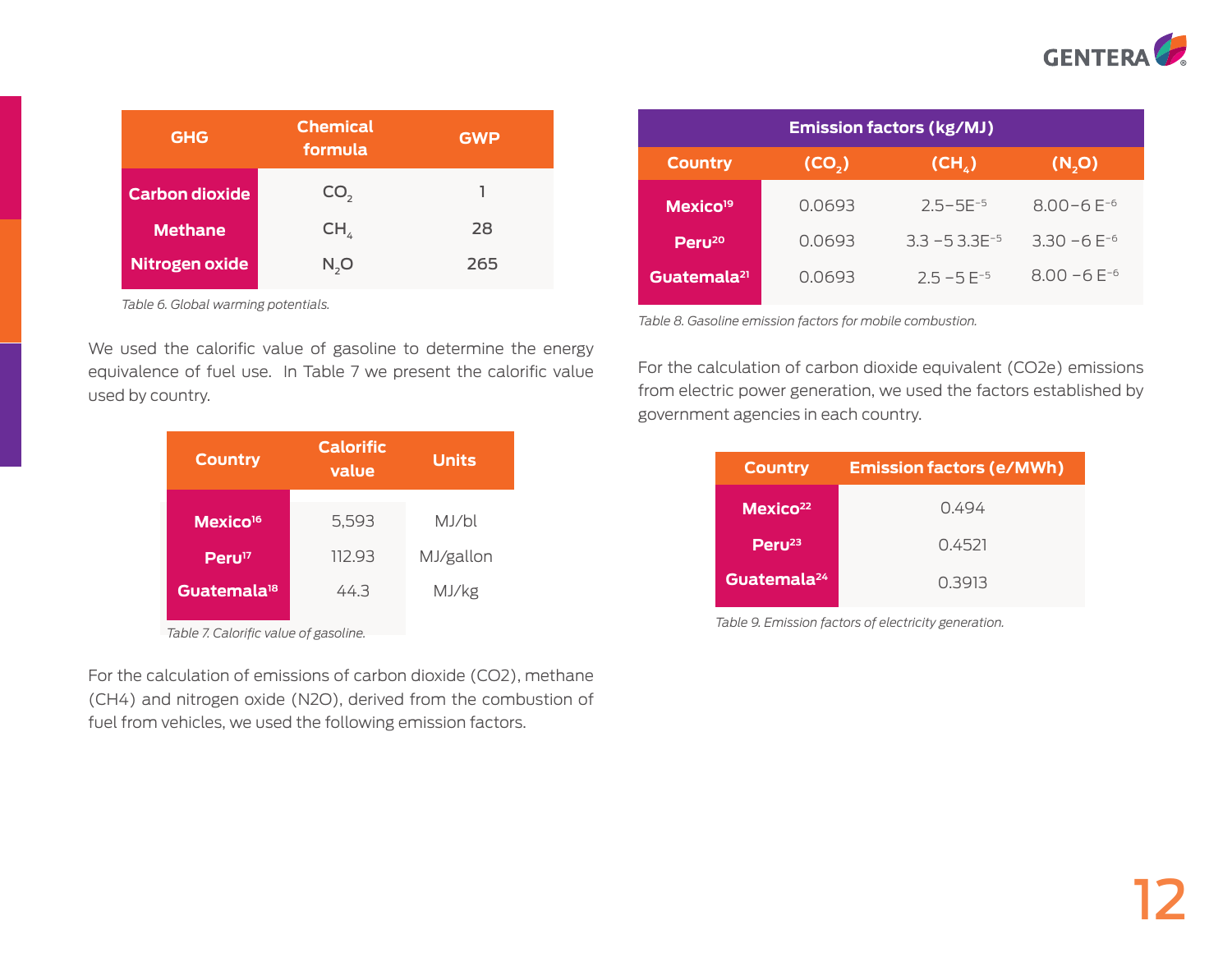

For the calculation of GHG emissions from diesel consumption in emergency plants we used the following calorific value.

| <b>Country</b>       | Calorific value (MJ/bl) |
|----------------------|-------------------------|
| Mexico <sup>25</sup> | 6.060                   |

*Table 10. Calorific value of diesel.* 

Likewise, for the calculation of GHG emissions derived from diesel consumption in emergency plants, we used the following emission factor.

| <b>Country</b>       | <b>Emission factors (kg/MJ)</b> |                  |              |  |  |
|----------------------|---------------------------------|------------------|--------------|--|--|
| Mexico <sup>26</sup> | (CO2)                           | $(CH_{\lambda})$ | (N, O)       |  |  |
|                      | 0.0741                          | $3.0E^{-6}$      | $6.00E^{-7}$ |  |  |

*Table 11. Diesel emission factor.* 

*<sup>16</sup>SEMARNAT (2020). List of Fuels 2020 that will be considered to identify users with a high consumption pattern, as well as the factors to determine equivalences in terms of barrels of oil equivalent.*

*<sup>17</sup>Ministry of Energy and Mines (2020). Legal Technical Report N° 151-2020-MINEM/ DGH-DPTC-DNH.*

*<sup>18</sup>GHG Protocol (2017). Emissions factors from Cross-Sector tools.*

*<sup>19</sup>SEMARNAT (2015). Agreement that establishes the technical particularities and formulas for the application of methodologies for the calculation of emissions of gases or greenhouse gases.*

*<sup>20</sup>Ministry of the Environment (2016) Guide N°2: Preparation of the Annual Greenhouse Gas Report, Energy Sector.*

*<sup>21</sup>Intergovernmental Panel on Climate Change (2006). IPCC Guidelines for National Greenhouse Gas Inventories.*

*<sup>22</sup>SEMARNAT (2020). Emission factor of the national electricity system 2020. 23Ministry of Economy and Finance (2021). Technical note for the use of the social price of carbon in the social evaluation of investment projects.* 

*<sup>24</sup>Ministry of Energy and Mines (2019). Energy Balance 2019.*

*<sup>25</sup>SEMARNAT (2020). List of Fuels 2020 that will be considered to identify users with a high consumption pattern, as well as the factors to determine equivalences in terms of barrels of oil equivalent.*

*<sup>26</sup>SEMARNAT (2015). Agreement that establishes the technical particularities and*  formulas for the application of methodologies for the calculation of emissions of *gases or greenhouse gases.*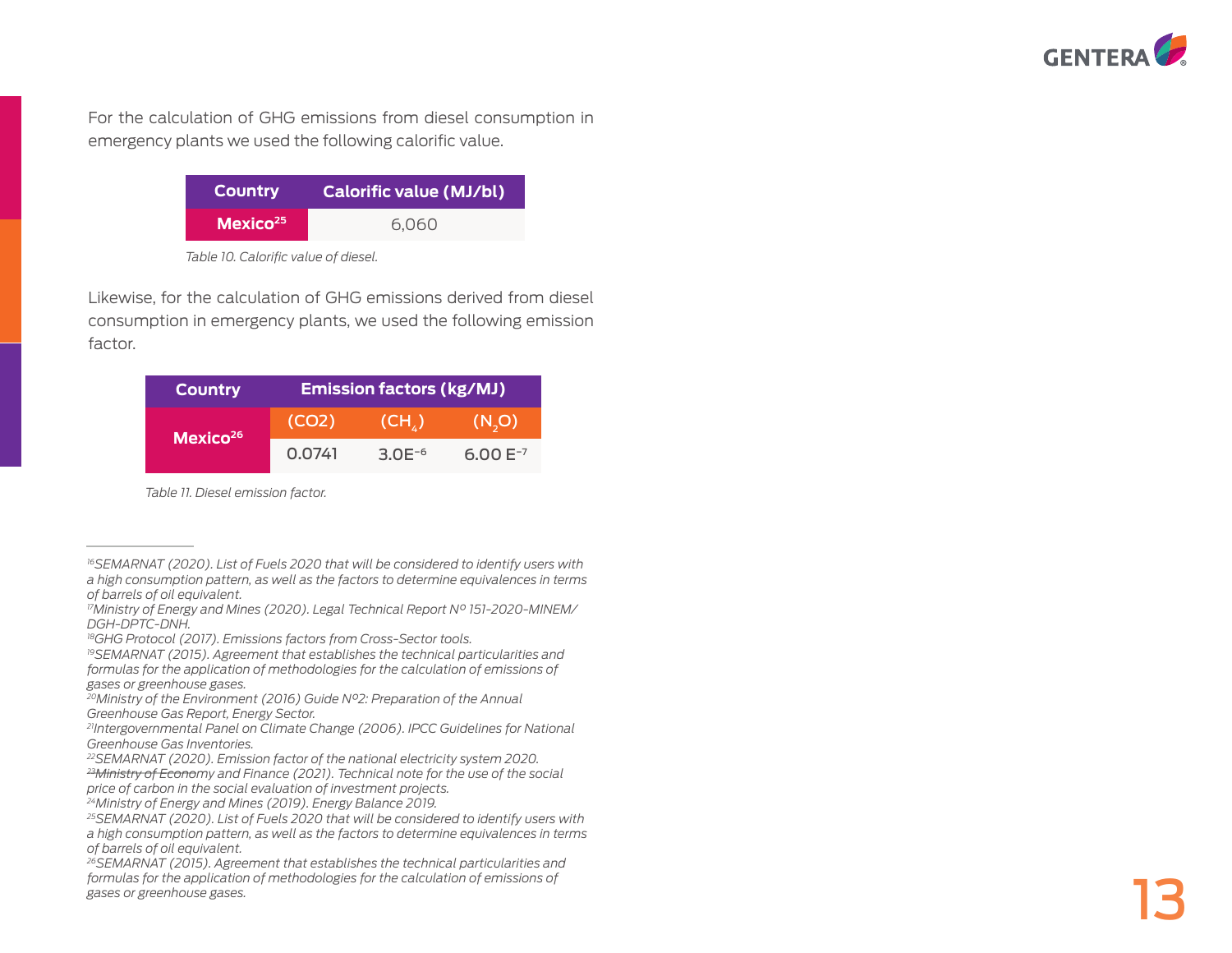

# Chapter 4: Results

# **Analysis of results**

The total GHG emissions we quantified in our operations, considering all emissions within each scope during 2020 is equal to 14,584 tons of carbon dioxide equivalent ( $tCO<sub>2</sub>e$ ).

In Table 12 we can observe the total emissions by scope, scope 1 emissions account for 37% of total emissions, scope 2 account for 56%, and scope 3 account for 7% of total emissions.

| Total GHG emissions (t CO <sub>2</sub> e)                                   |        |           |           |        |  |  |  |  |
|-----------------------------------------------------------------------------|--------|-----------|-----------|--------|--|--|--|--|
| <b>Total</b><br><b>Country</b><br><b>Mexico</b><br>Guatemala<br><b>Peru</b> |        |           |           |        |  |  |  |  |
| Scope 1                                                                     | 3,904  | 1,159     | 266       | 5,330  |  |  |  |  |
| <b>Scope 2</b>                                                              | 6,118  | 1,886     | 208       | 8,212  |  |  |  |  |
| Scope 3                                                                     | 1,042  | <b>NA</b> | <b>NA</b> | 1,042  |  |  |  |  |
| <b>Total</b>                                                                | 11,064 | 3,046     | 474       | 14,584 |  |  |  |  |

*Table 12. Total GHG emissions by scope and country.* 

To look at the ratio of emissions per scope within each country, in Figure 2 we show the breakdown of GHG emissions by country and scope.



*Figure 2. Contribution of emissions by country and scope.*

Due to the nature of our activities and the number of Service Offices and CEAS, GHG emissions vary in each of the countries in which we operate. In Figure 3 we can observe that Mexico was the country with the highest generation of emissions (76%), followed by Peru (21%) and Guatemala (3%).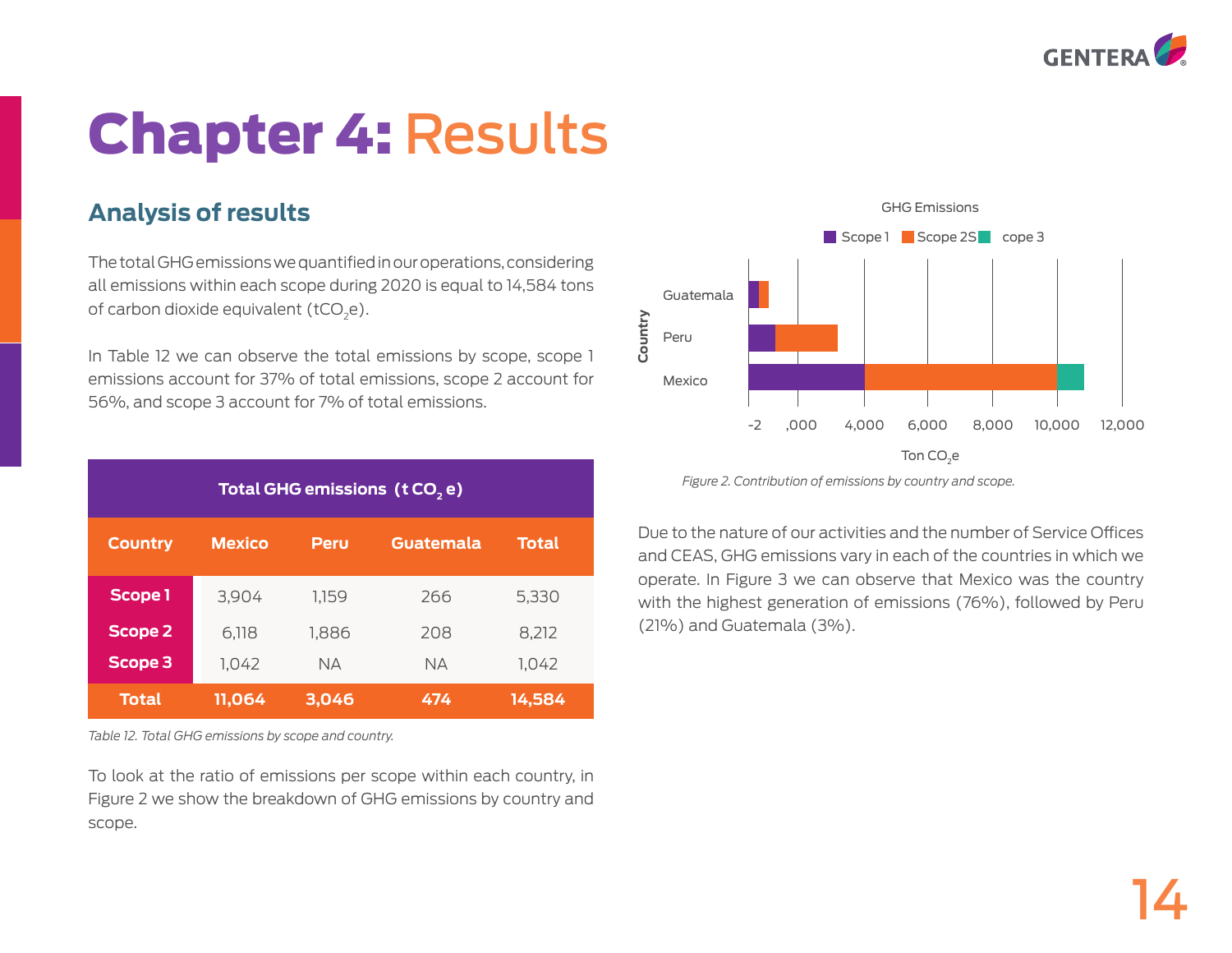



*Figure 3. Percentage contribution of emissions by country.*

# **Scope 1. Direct GHG emissions**

Emissions within this scope, related to the use of fuel (gasoline) from vehicles and motorcycles for purposes of the operation, were equivalent to more than a third of the GHG emissions of Gentera and its companies.

Table 13 presents the GHG emissions of scope 1 by country, showing the emissions of the previous two years.

| Scope 1 GHG emissions (t CO <sub>2</sub> e)                |       |       |       |        |  |  |  |  |
|------------------------------------------------------------|-------|-------|-------|--------|--|--|--|--|
| 2019<br>2020<br>2018<br><b>Variation</b><br><b>Country</b> |       |       |       |        |  |  |  |  |
| <b>Mexico</b>                                              | 5,865 | 5,978 | 3,904 | $-35%$ |  |  |  |  |
| Peru                                                       | 861   | 1,365 | 1,159 | $-15%$ |  |  |  |  |
| <b>Guatemala</b><br>266<br>$-24%$<br>383<br>348            |       |       |       |        |  |  |  |  |
| <b>Total</b>                                               | 7,109 | 7,691 | 5,330 | $-31%$ |  |  |  |  |

*Table 13. Variation comparison 2018-2020 of scope 1 emissions by country.* 

Our operations in Mexico were responsible for 73% of emissions in this scope, followed by operations in Peru with 22% and in Guatemala with 5%.

We compared scope 1 emissions from 2018 to 2020 and observed that, as compared to 2019, these decreased by 31%. In all three countries emissions decreased, Mexico being the country with the greatest reduction.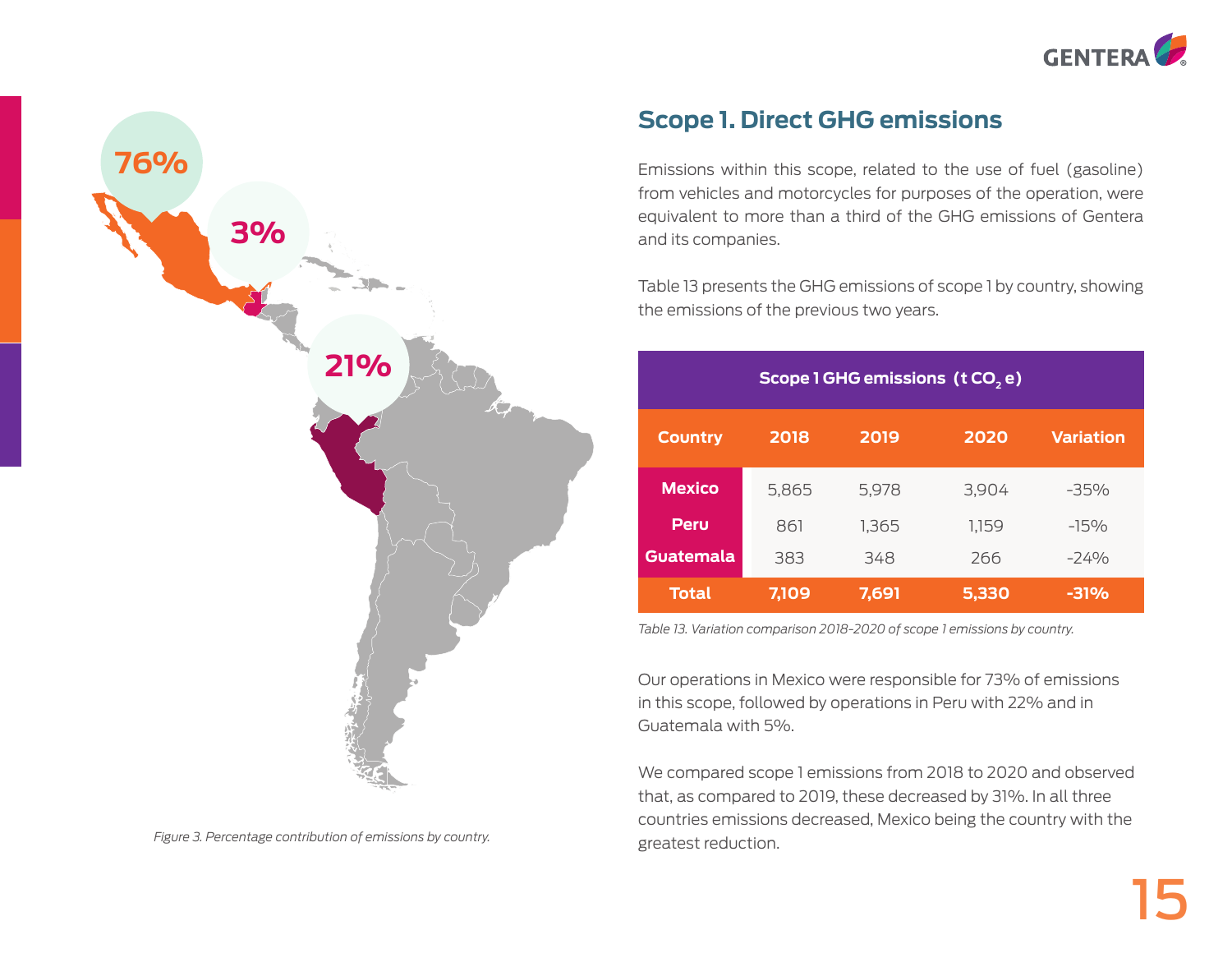

# **Scope 2. Indirect emissions**

In Table 14 we can observe the indirect emissions generated by the consumption of purchased electricity. There is a clear reduction in the consumption of Mexico and Guatemala, decreasing by 20% in Mexico and by 12% in Guatemala.

| Scope 2 GHG emissions (t CO <sub>2</sub> e)                 |       |       |       |        |  |  |  |  |
|-------------------------------------------------------------|-------|-------|-------|--------|--|--|--|--|
| <b>Difference</b><br>2019<br><b>Country</b><br>2020<br>2018 |       |       |       |        |  |  |  |  |
| <b>Mexico</b>                                               | 8,064 | 7,641 | 6,118 | $-20%$ |  |  |  |  |
| Peru <sup>27</sup>                                          | 720   | 1.060 | 1,886 | 78%    |  |  |  |  |
| Guatemala                                                   | 224   | 235   | 208   | $-11%$ |  |  |  |  |
| <b>Total</b>                                                | 9,008 | 8,936 | 8,212 | -8%    |  |  |  |  |

*Table 14. Variation comparison 2018-2020 of scope 2 emissions by country.* 

It should be clarified that, in the case of Peru, the emissions were calculated from the cost of electricity consumption with a tariff schedule of north Lima with a BT5B consumption rate valid as of December 4, 2020, as it is the most representative rate of our centers. The emissions increased by 78% due to the fact that we used an updated emission factor and that correspond to the National Interconnected Electric System (SEIN).

Finally, within the total variation we can see a reduction in indirect GHG emissions by 8%, caused mostly by the decrease in activities and operations as a result of the pandemic by the SARS COV2 virus (COVID-19).

# **Scope 3. Other indirect emissions**

Our most relevant sources of scope 3 emissions come from air travel by our employees, calculated from the vouchers data for the consumption of gasoline granted as a benefit (Table 16) to employees of certain positions and from the consumption of diesel for emergency plants.

During 2020, our employees made air trips inside and outside Mexico, these trips were divided into three types of flights, as shown in Table 15. They accumulated 3,796,386 kilometers and the indirect emission of 346 tons of CO<sub>2</sub>e.

| <b>Flight type</b> | <b>Total km</b> | t CO <sub>2</sub> e |
|--------------------|-----------------|---------------------|
| <b>Short Haul</b>  | 417.388         | 56                  |
| <b>Medium Haul</b> | 2.964.807       | 247                 |
| <b>Long Haul</b>   | 414.191         | 43                  |
| Total              | 3,796,386       | 346                 |

*Table 15. Emissions generated by air travels by employees.*

GHG emissions from fuel consumption (gasoline), as a benefit, and diesel consumption for emergency plants were estimated only for operations in Mexico. The estimated consumption and amount of GHG emissions is presented in Table 16.

| <b>Activity</b> | <b>Total liters</b> | tCO, e |
|-----------------|---------------------|--------|
| <b>Gasoline</b> | 271,579             | 689    |
| <b>Diesel</b>   | 2,333               |        |
| <b>Total</b>    | 273,912             | 696    |

*Table 16. Emissions generated by the consumption of gasoline and diesel in Mexico.* 

*<sup>27</sup>Peru's Corresponding Scope 2 GHG Emissions in 2018 were recalculated, in accordance with what was mentioned in the 2019 financial year.*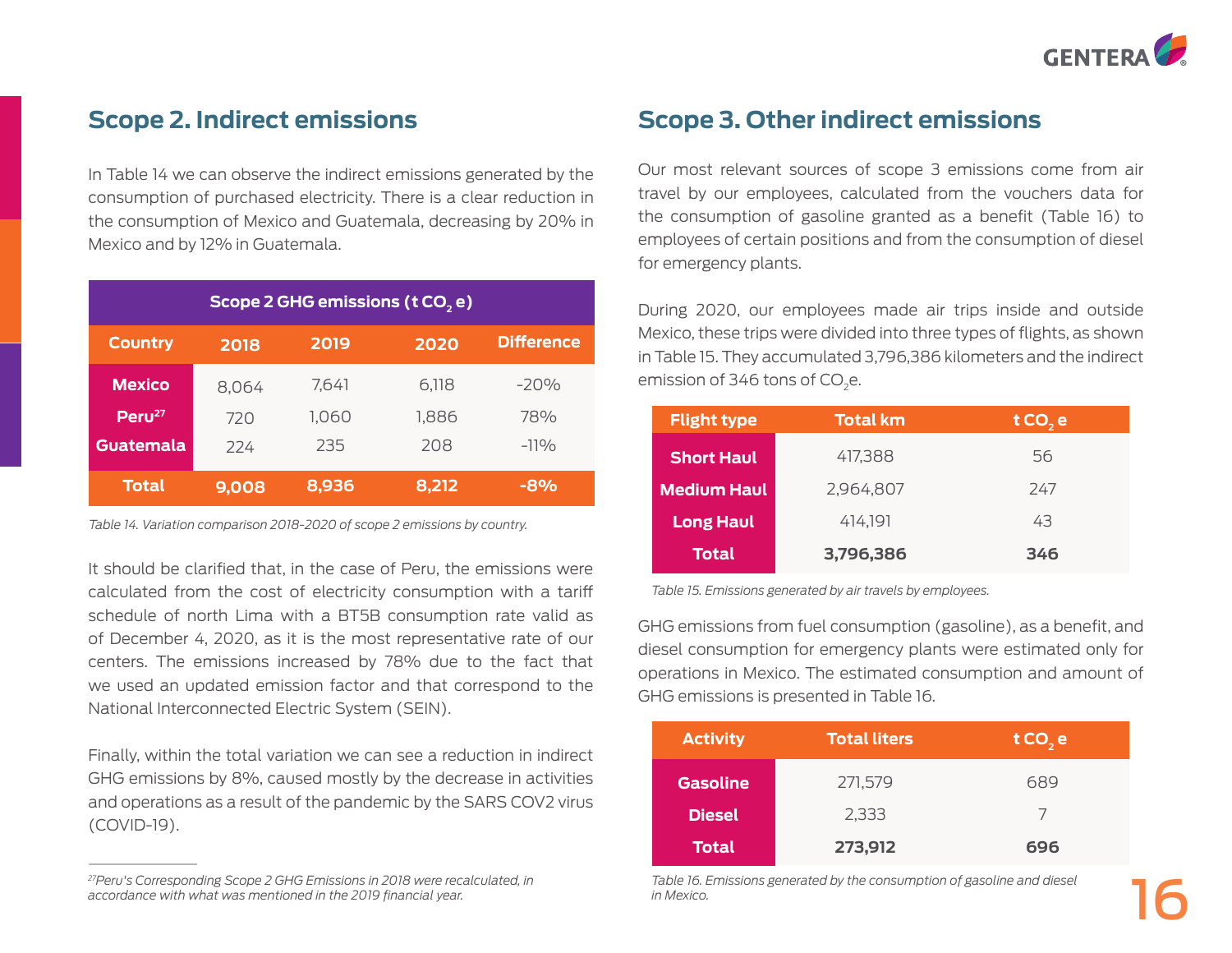

# **Employee emissions**

Within each report we seek that the data communicated provide us with more information about our environmental performance, which is why we include the emission intensity KPI (tCO<sub>2</sub>e) per employee to present an individualized metric on how each employee contributes to the carbon footprint of Gentera and its companies.

| No. of employees by country |        |        |        |  |  |  |
|-----------------------------|--------|--------|--------|--|--|--|
| <b>Country</b>              | 2018   | 2019   | 2020   |  |  |  |
| <b>Mexico</b>               | 16,836 | 16,296 | 16,181 |  |  |  |
| Peru                        | 4,303  | 5,470  | 5,352  |  |  |  |
| Guatemala                   | 921    | 960    | 833    |  |  |  |
| <b>Total</b>                | 22,060 | 22,726 | 22,366 |  |  |  |

*Table 17. Variation comparison 2018-2020 of employees by country.*

We can observe in Table 17 a reduction in the number of employees, despite this, emissions per employee did not increased, as it can be observed in Table 8, except for Peru, where emissions per employee increased because we use an updated emission factor and corresponding to the National Interconnected Electric System (SEIN).

| <b>Country</b> | tCO <sub>2</sub> e per employee |      |  |  |
|----------------|---------------------------------|------|--|--|
|                | 2019                            | 2020 |  |  |
| <b>Mexico</b>  | 0.84                            | 0.79 |  |  |
| Peru           | 0.44                            | 0.57 |  |  |
| Guatemala      | 0.61                            | ()5/ |  |  |

*Table 18. Estimated CO2e emissions by employee.* 

# **Costs associated to emissions**

We integrated into our report the costs in dollars for generating emissions in each country where we have operations, this as a first exercise so that, from now on, we can track a metric that provides us with information about the relation between our carbon footprint and the cost it is representing.

Table 19 presents the cost per ton of CO2e from our gasoline, diesel, and electric power consumption in the three countries where we operate.

| <b>Country</b>   | USD/tCO <sub>2</sub> e |
|------------------|------------------------|
| <b>Mexico</b>    | 335                    |
| Peru             | 342                    |
| <b>Guatemala</b> | 435                    |

*Table 19. Amount spent per ton of CO<sub>2</sub>e.* 

### **Social cost of our emissions**

For the first time, we estimated the social cost<sup>28</sup> generated by our greenhouse gas emissions in order to internalize the negative effects that the externalities of our operation may have on society and the environment.

We found that the social cost in dollars of our total emissions for the three countries where we operate is US \$627,097. This means that remedying the repercussions that our emissions may have on society would have this cost.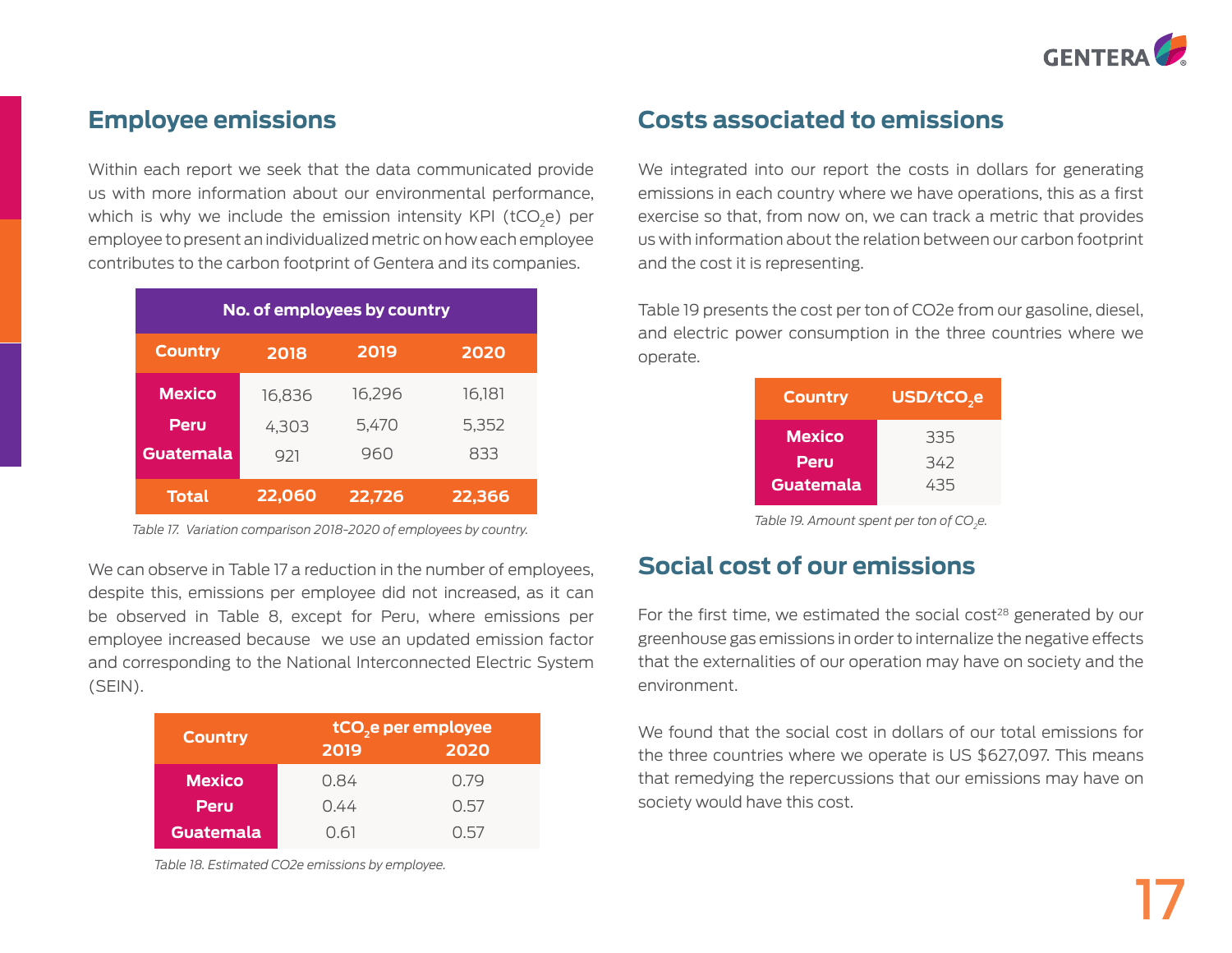

| <b>Country</b> | Social cost of CO <sub>2</sub> (USD) |  |  |  |  |
|----------------|--------------------------------------|--|--|--|--|
| <b>Mexico</b>  | 475.750                              |  |  |  |  |
| Peru           | 130,975                              |  |  |  |  |
| Guatemala      | 20,372                               |  |  |  |  |
| <b>Total</b>   | 627,097                              |  |  |  |  |

*Table 20. Social cost of total emissions generated by Gentera by country.* 

 *<sup>28</sup>The social cost of carbon reflects the damage generated by CO2 emissions throughout its life for society. Three different models (DICE, FUND and PAGE) and five scenarios are used, which yield a total of 10,000 estimates. The estimate used considers changes in net agricultural productivity, human health, property damage due to increased flood risk, and the value of ecosystem services due to climate change. It varies according to the discount rate (which determines the present value of future damages from climate change). A discount rate of 3% has been chosen to reflect the future impact of climate change. The Environmental Protection Agency (EPA) provides a range of 39 to 112 USD2017 / ton of CO2. Mounting evidence suggests that "black swan" scenarios (low probability of occurrence, high impact) will occur more frequently than expected. Therefore, it is recommended to include the highest impact value (of 112 USD2017 / ton of CO2) for the social costs of carbon in decision making.*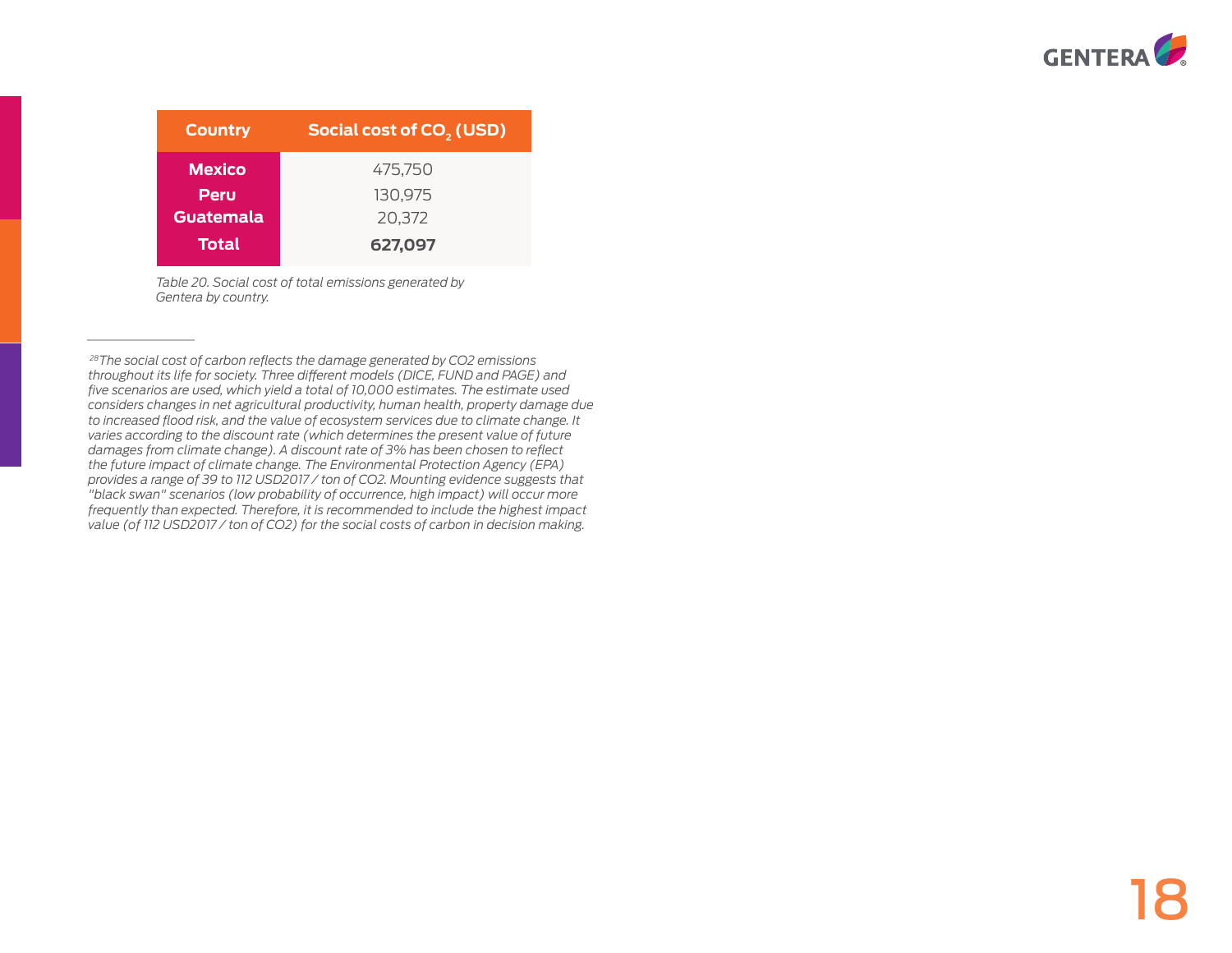

# Chapter 5: Conclusions

In this report we considered the GHG emissions of the three scopes. In scope 1 we considered emissions from mobile sources (gasoline from vehicles and motorcycles) directly related to the operation of the business. In scope 2 we consolidated the indirect emissions corresponding to our electricity consumption. In scope 3 we considered emissions from various sources related to our operations, such as employee flights, fuels, and gasoline consumption due to car commuting of our employees, as part of the benefits we provide for specific positions.

Given the nature of our activities and operations, the carbon footprint of Gentera and its companies was mostly concentrated in scope 1 and 2. There are two sources of emission that represented most of our footprint: the consumption of electricity for the operation of our facilities and the consumption of gasoline for the mobility of our employees.

With the data we have managed to collect for this year, we observed a similar scenario in two out of the three countries where we operate. The largest source of emissions in Mexico and Peru was electricity consumption, followed by consumption of gasoline for vehicles and motorcycles. In Guatemala, the distribution of emissions is opposite, the largest volume of emissions comes from gasoline consumption, and electricity consumption was the second largest source.

As a result of the enhanced performance in the management and collection of information necessary for the estimates of GHG emissions, in Mexico we were able to identify and estimate scope 3 emissions.

We recognized and continued to work to expand good management and information collection practices for our operations in Peru and Guatemala with the goal of including scope 3 emissions and being able to make comparisons across all three countries.

We also faced challenges when collecting information related to our fuel and electricity consumption. As a result, we decided to make estimates based on expenditure for the different consumption of resources. This can generate a variation in emissions in each scope and therefore in our total emissions.

In Mexico, we conducted an adequate collection of information, we knew the electricity consumption without estimates of expenditure, we kept a log of flights and we made an effort to estimate our consumption of gasoline and fuels (diesel). All this allowed us to carry out an in-depth analysis of the sources of emissions for this country.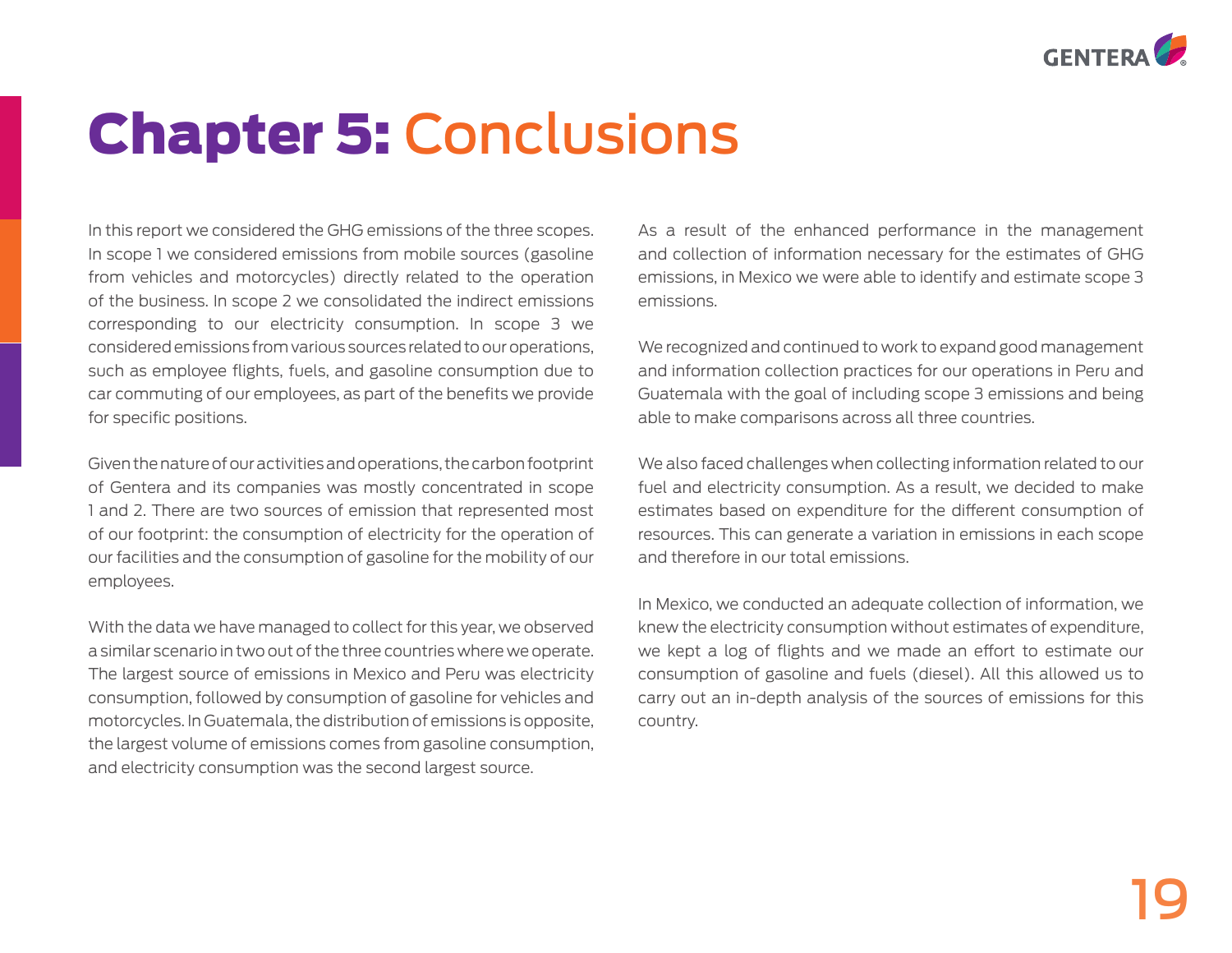

For the collection of information from Guatemala we made estimates of electricity and gasoline consumption with the expenditure data. We were unable to collect information for other activities or resources such as refrigerant gases, or flights performed.

Our operations in Peru showed emissions related to electricity and gasoline consumption. However, the amount of resources consumed are estimates, so the amount of emissions may vary.

It is important to emphasize that during 2020 the activities and operations in the three countries were affected by the pandemic caused by the SARS COV2 virus (COVID-19). This generated an abnormal behavior of our operations, consumptions, and activities. The emissions we presented for this year should not be used to represent the usual operations of Gentera and its companies.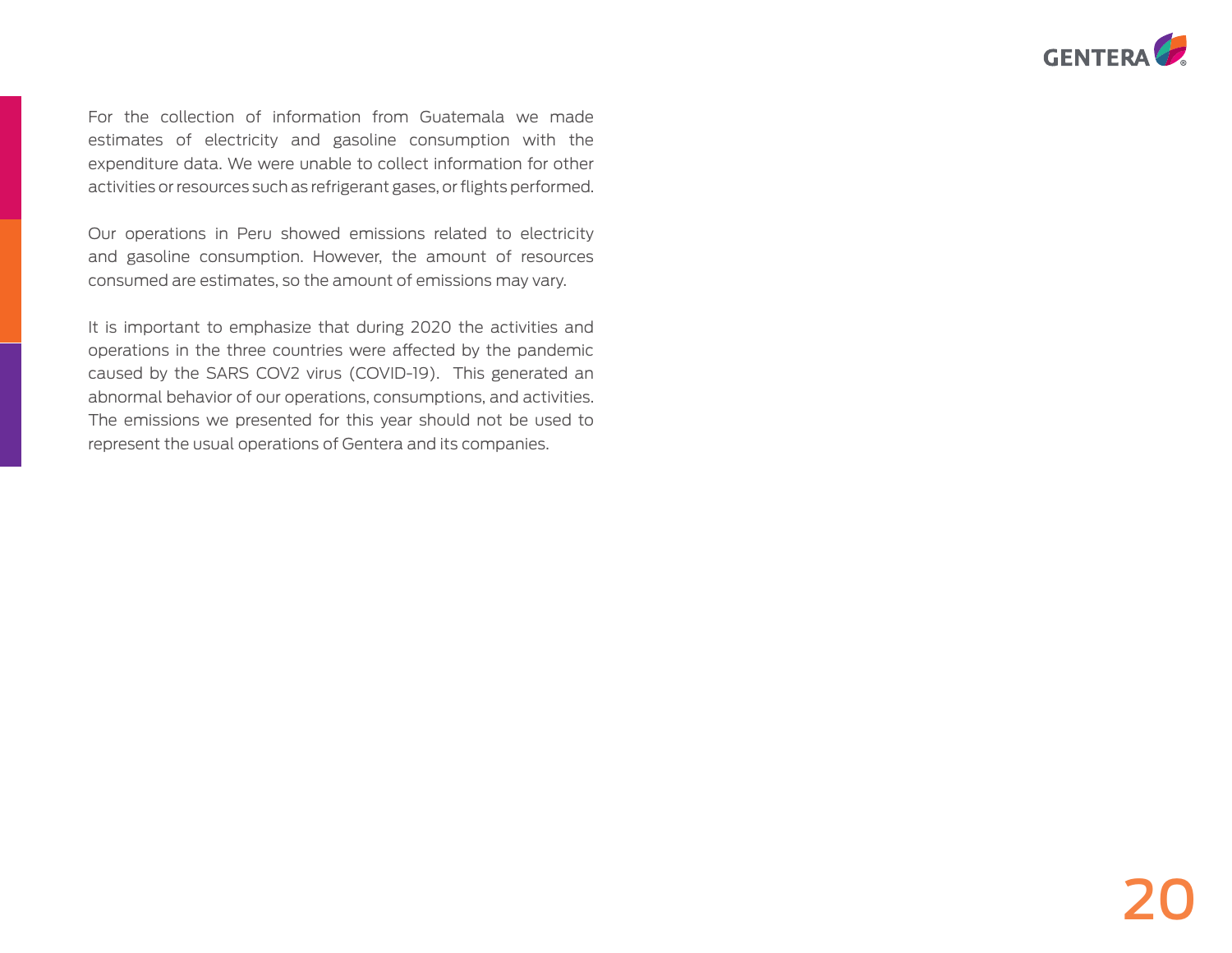

# Chapter 6: Opportunities for improvement

Year after year we aim to strengthen and improve this exercise, which is why we defined a series of recommendations to be taken into account. This will allow us to reinforce the monitoring, compilation and reporting of relevant information for the calculation of our carbon footprint, as well as to evaluate if the emission sources identified will be significant in the subsequent years for our GHG emissions report.

Some key opportunities we have identified to strengthen our report in the coming years are:

#### **1.- Consumption control**

Our consumption of refrigerants and fuels (in case of using emergency plants) are a source of emissions that requires an accurate measurement to quantify the greenhouse gases we emit.

The calculation of fuel consumed can be done in various ways, in our case we must work with the service providers of maintenance of air conditioning and use of emergency plants to know precisely the amount recharged and, therefore, the actual consumption.

To achieve this, we will seek to define indicators and carry out a detailed documentary control that includes the specific consumption related to the refills of refrigerant gases for the maintenance of cooling equipment and emergency plants.

#### **2.- Mobility logs**

GHG emissions from land and air transport can be quantified depending on the completeness and accuracy of the information collected.

In this regard, we will improve the way we collect information related to the mobility of our employees. We find two areas of opportunity in our calculations.

a) To identify and collect, according to our scope, monthly information on the changes in the price of fuels (gasoline) in the regions or at the national level where we have operations, since its variation represents a change in the amount of liters that are consumed by our employees when we obtain this amount from a budget destined for its purchase. Alternatively, if applicable, to analyze with the suppliers involved, the feasibility of obtaining the total amount of liters or gallons of fuel consumed.

b) To include within the collection of flight data, segmentation with the total number of scales of the trip, including the number of miles or kilometers per stopover made.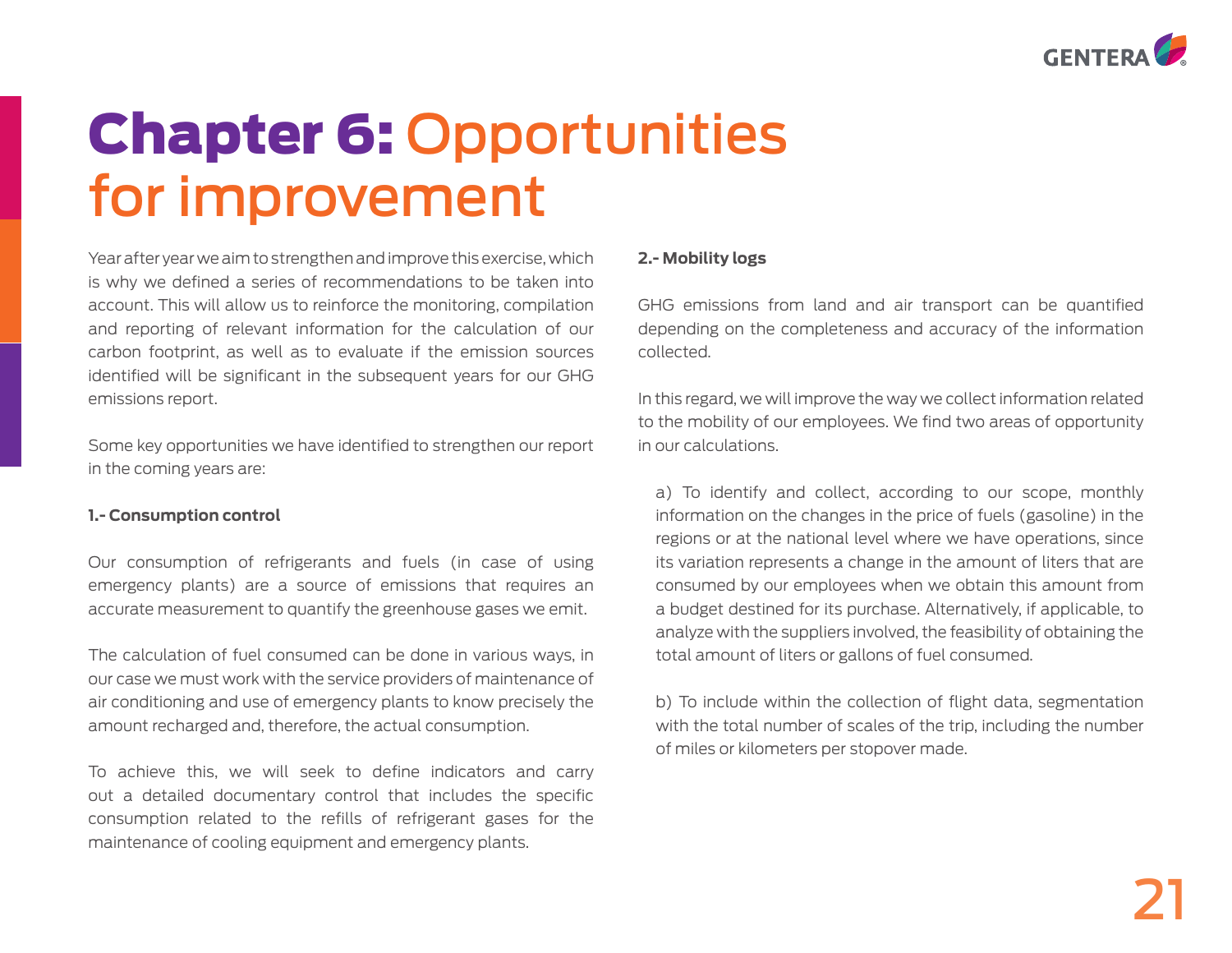

#### **3.- Documented information**

We have observed that there is a generalized challenge to collect information on real energy consumption in the various countries and regions where we operate. That is why we know that using different control methods in the information will help us improve the quantification of emissions in the following years.

For this reason, we observed that a general area of improvement is to verify that the information integrated within our database for scopes 1 and 2 corresponds to that reflected in the documents delivered by the suppliers of the relevant services and products (receipts, stubs, notes and/or invoices).

#### **4.- Improvements in quantification of Scope 3**

Our commitment is to strengthen the exercise for Mexico, extending the exercise to the rest of the operation and improving the quality of the information collected, for example:

a) By strengthening the processes of collection and documentation of information in order to standardize the amount of fuel consumed in the countries where we operate. In this way we will improve and standardize quantification across all our operations.

b) By strengthening our refrigerant gas recharge data gathering process in order to obtain more accurate data and quantify GHG emissions with greater certainty.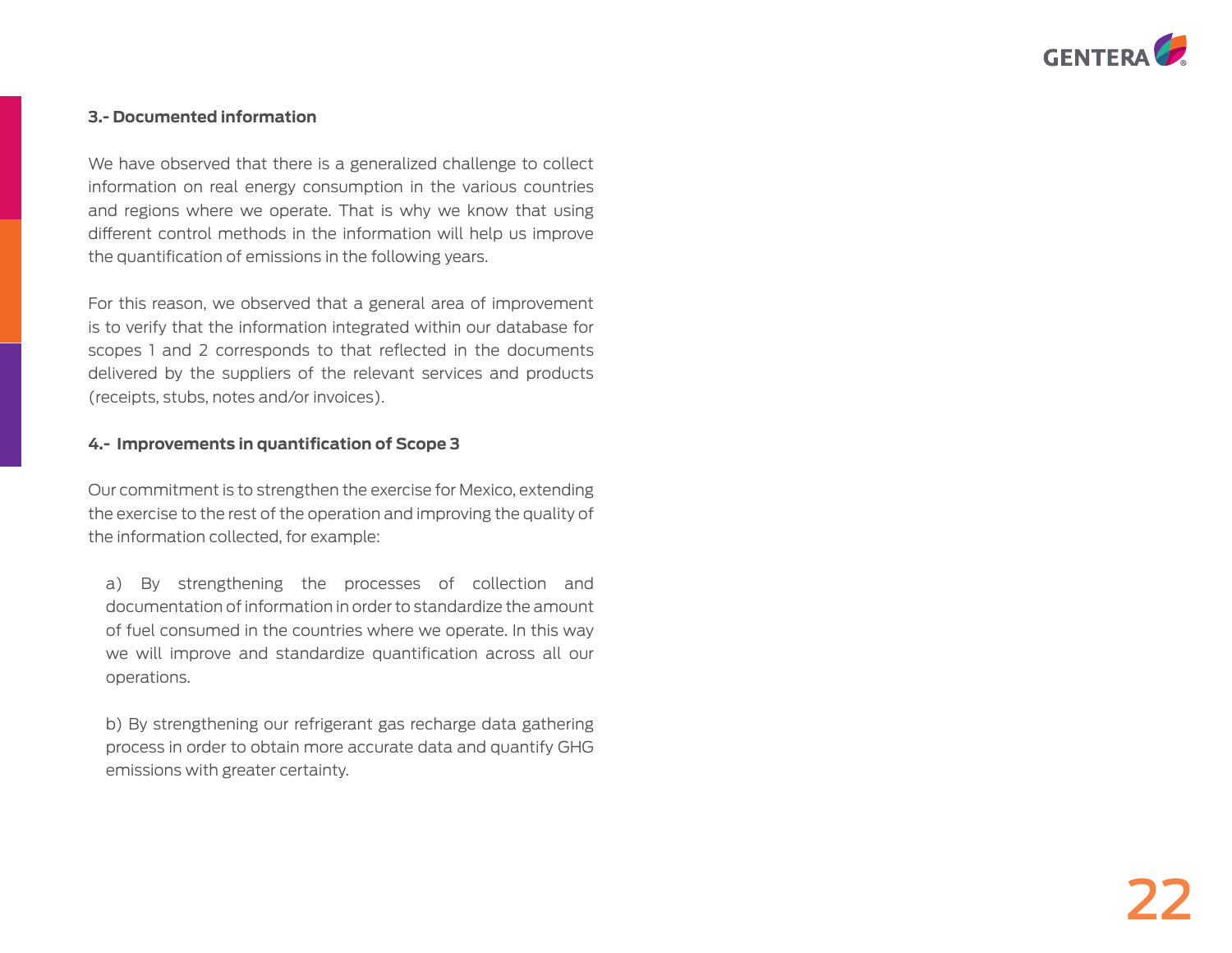

# References

**1.-** Ministry of Energy and Mines (2020). Legal Technical Report No. 151-2020-MINEM/DGH-DPTC-DNH. Available in: https://cdn.www. gob.pe/uploads/document/file/1478108/RM%20N%C2%B0%20 361-2020-MINEM/DM.pdf

**2.-** GHG Protocol (2017). Emissions factors from Cross-Sector tools. Available in: https://ghgprotocol.org/calculation-tools

**3.-** SEMARNAT (2015). Agreement that establishes the technical particularities and formulas for the application of methodologies for the calculation of emissions of gases or greenhouse gases. Available in: https://www.semarnat.gob.mx/sites/default/files/documentos/ cicc/acuerdo\_que\_establece\_las\_particularidades\_tecnicas\_y\_las\_ formulas\_para\_la\_aplicacion\_de\_metodologias.pdf

**4.-** Ministry of the Environment (2016) Guide N°2: Preparation of the Annual Report on Greenhouse Gases, Energy Sector. Available in: https://infocarbono.minam.gob.pe/wp-content/uploads/2016/07/ Guia-02\_Portada-Original.pdf

**5.-** Intergovernmental Panel on Climate Change (2006). IPCC Guidelines for National Greenhouse Gas Inventories. Available in: https://www.ipcc-nggip.iges.or.jp/public/2006gl/spanish/index. html

**6.-** SEMARNAT (2020). Emission factor of the national electricity system 2020. Available in: https://www.gob.mx/cms/up loads/ attachment/file/630693/Aviso\_FEE\_2020.pdf

**7.-** Banco de México, Foreign Exchange Market (Exchange Rates) based on an average of market quotes as of December 31, 2020. Available in: https://www.banxico.org.mx/tipcamb/main. do?page=tip&idioma=sp

**8.-** Superintendency of Banking, Insurance and AFP, Republic of Peru, weighted average exchange rate as of December 31, 2020. Available in: https://www.sbs.gob.pe/app/pp/sistip\_portal/ paginas/publicacion/tipocambiopromedio.aspx

**9.-** Banco de Guatemala, reference exchange rate calculated in accordance with resolution JM-126-2006 as of December 31, 2020. Available in: https://www.banguat.gob.gt/cambio/

**10.-** SEMARNAT (2014). Regulation of the General Law on Climate Change on the National Registry of Emissions. Available in: biblioteca.semarnat.gob.mx/janium/Documentos/Ciga/agenda/ DOFsr/DO3452.pdf

**11.-** Ministry of Economy and Finance (2021). Technical note for the use of the social price of carbon in the social evaluation of investment projects. Available in: mef.gob.pe/contenidos/inv\_publica/anexos/ anexo3\_RD006\_2021EF 6301.pdf

**12.-** Ministry of Energy and Mines (2019). Energy Balance 2019. Available in: https://www.mem.gob.gt/wp-content/ uploads/2020/11/BALANCE-ENERGETICO-2019-1.pdf

**13.-** SEMARNAT (2020). List of Fuels 2020 that will be considered to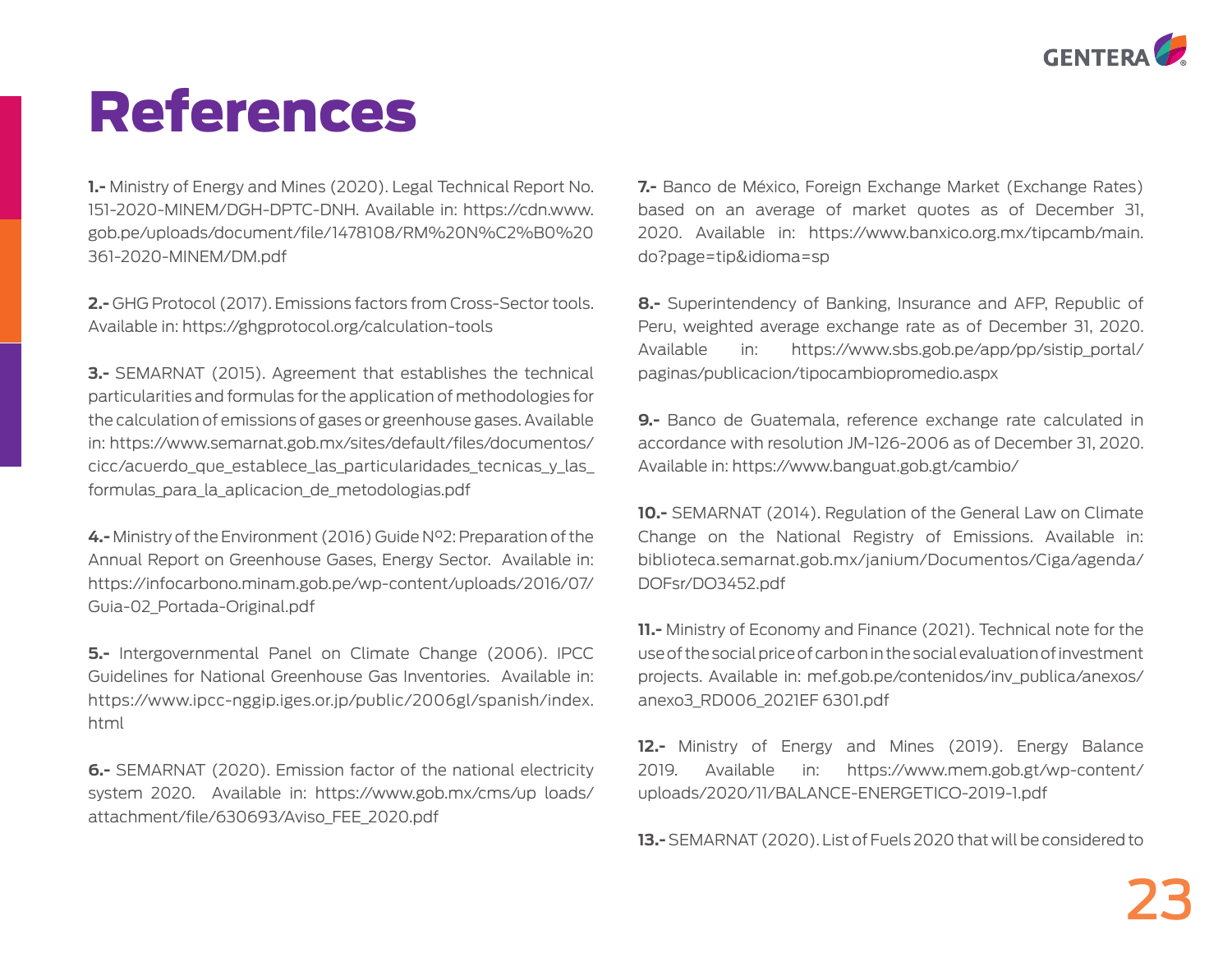

identify users with a high consumption pattern, as well as the factors to determine equivalences in terms of barrels of oil equivalent. Available in: https://www.gob.mx/cms/uploads/attachment/ file/619062/Lista\_Combustibles\_2021\_26fe b2021.pdf

**14.-** Ministry of the Environment (2019). Technical Guide to the Carbon Footprint. https://www.miteco.gob.es/es/cambio-climatic/ themes/mitigation-policies-and-measures/guia\_huella\_carbono\_ tcm30-479093.pdf

**15.-** Greenhouse Gas Protocol (2005). Corporate Accounting and Reporting Standard. https://ghgprotocol.org/sites/default/files/ standards/protocolo\_spanish. pdf

**16.-** Intergovernmental Panel on Climate Change (2014). Climate Change 2014 Synthesis Report. https://archive.ipcc.ch/pdf/ assessment-report/ar5/syr/AR5\_SYR\_FINAL\_All\_Topics.pdf

**17.-** International Civil Aviation Organization (2016). ICAO Carbon Emissions Calculator. Available in: https://www.icao.int/ environmental-protection/Carbonoffset/Pages/default.aspx

**18.-** Osinergmin, Maximum Tariff Schedule of the Public Electricity Service, Lima Norte, December 4, 2020. Available in: https://www. osinergmin.gob.pe/Tarifas/Electricidad/PliegoTarifario?Id=150000

**19.-** Ministry of Energy and Mines (2020). Average Price of Fuel to Final Consumer. https://mem.gob.gt/historico-precios-nacionales/

**20.-** Supervisory Body for Investment in Energy and Mining (2020). Average fuel prices. https://www.osinergmin.gob.pe/seccion/ centro\_documental/hidrocarburos/SCOP/SCOP-DOCS/2020/ Reporte-Mensual-Precios-Diciembre-2020.pdf#https://www. osinergmin.gob.pe/seccion/centro\_documental/hidrocarburos/ SCOP/SCOP-DOCS/2020/Reporte-Mensual-Precios-Diciembre-2020.pdf

**21.-** Instituto de Información Estadística y Geográfica de Jalisco (2020). Gasoline and diesel prices, https://iieg.gob.mx/ns/

**22.-** Interagency Working Group on Social Cost of Greenhouse Gases, United States Government, Technical Support Document: Technical Update of the Social Cost of Carbon for Regulatory Impact Analysis Under Executive Order 12866, August 2016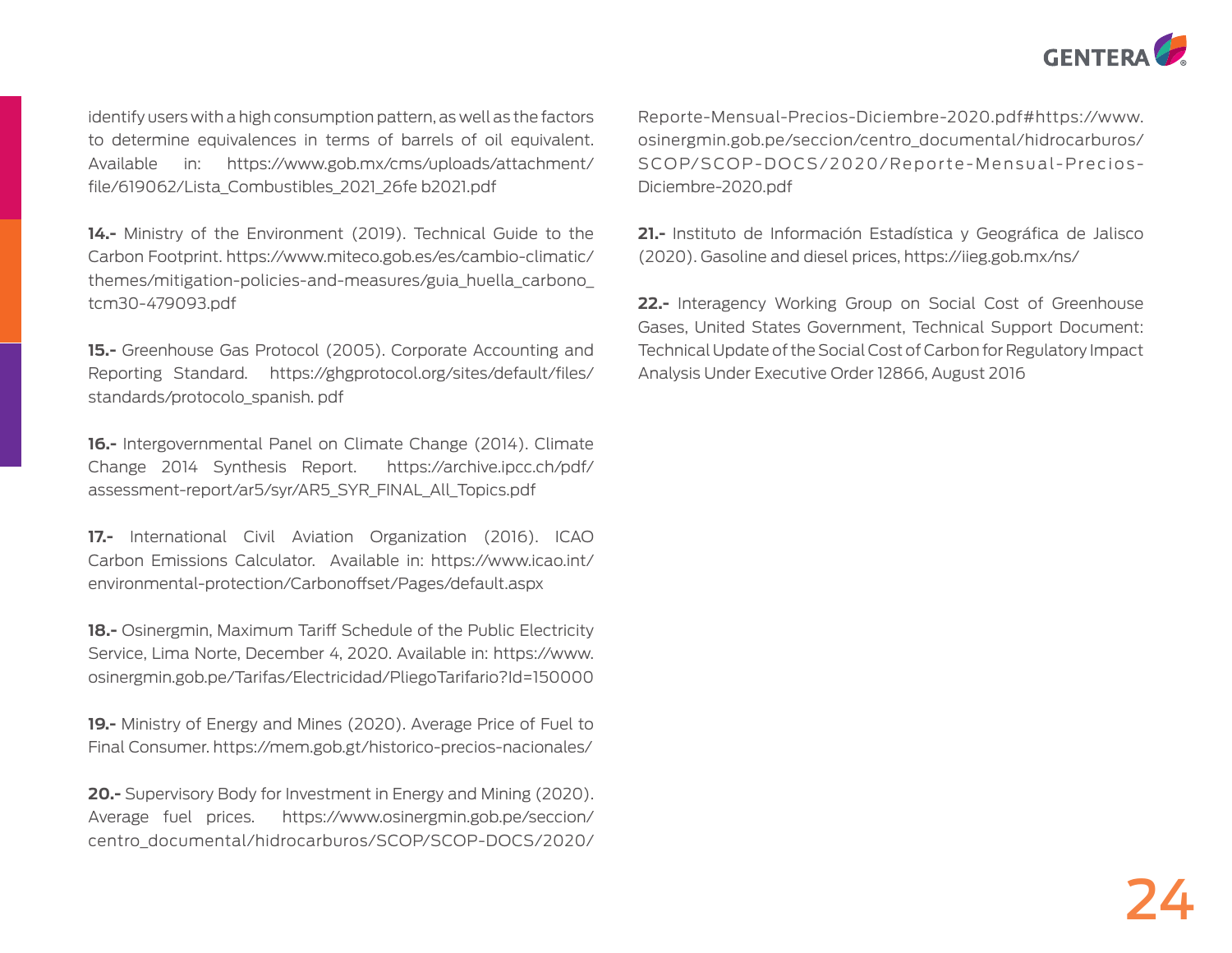

# **Annex 1: Formulas for the calculation of emissions**

Formulas obtained from the 2006 IPCC for national greenhouse gas inventories - Volume 2 and Volume 3.

### **GHG Emissions Scope 1 and 3: Calculation of emissions by mobile combustion**

Calculation of energy consumption: It consists of estimating the fuel consumption in TJ.

Consumption  $TJ_a = \Sigma$  (Fuel Comsumption  $_a$  x VCN<sub>a</sub>)

#### **Where:**

- Consumption in TJ, per year, by type of fuel for transport. TJα
- FuelConsumption Fuel consumed in each transport by type  $(gal, m3, t)$  $EF_{GHG}$
- Net caloric value by fuel type.  $VCN<sub>a</sub>$

#### Calculation of **CO<sub>2</sub>, CH<sub>4</sub> and N<sub>2</sub>O emissions**

- GHG Emissions  $CO_2$   $\alpha$ = TJ  $_{\alpha}$  Consumption x EF $_{\alpha}$
- GHG Emissions CH<sub>4</sub>  $\alpha$ = TJ  $_{\alpha}$  Consumption x EF<sub> $_{\alpha}$ </sub>
- GHG Emissions N $_{\textrm{2}}$ O α= TJ  $_{\textrm{\tiny{\alpha}}}$  Consumption x EF $_{\textrm{\tiny{\alpha}}}$

#### **Where:**

Emissions GHG CO<sub>2</sub>  $\alpha$  CO<sub>2</sub> emissions by fuel type ( $\alpha$ ) in a /year tCO<sub>2</sub>

Emissions GHG CH<sub>4</sub>  $\alpha$  CH<sub>4</sub> emissions by fuel type ( $\alpha$ ) in a /year tCO<sub>2</sub>

Emissions GHG N<sub>2</sub>Oα N<sub>2</sub>O emissions by fuel type (α) in a /year tCO<sub>2</sub>

Consumption TJ  $_{\alpha}$  TJconsumption by fuel type ( $\alpha$ )

 $FE<sub>a</sub>$  Emission factor by fuel type

GHG Emissions = Emissions CO<sub>2</sub> + Emissions CH<sub>4</sub> × GWP<sub>CH4</sub> + Emissions N<sub>2</sub>O ×  $GWP<sub>N2O</sub>$ 

#### **Where:**

GHG emissions GHG emissions, expressed in t of  $\mathrm{CO}_2$ e

GWP Global warming potential by TYPE of GHG: CO<sub>2</sub>, CH<sub>4</sub> and N<sub>2</sub>O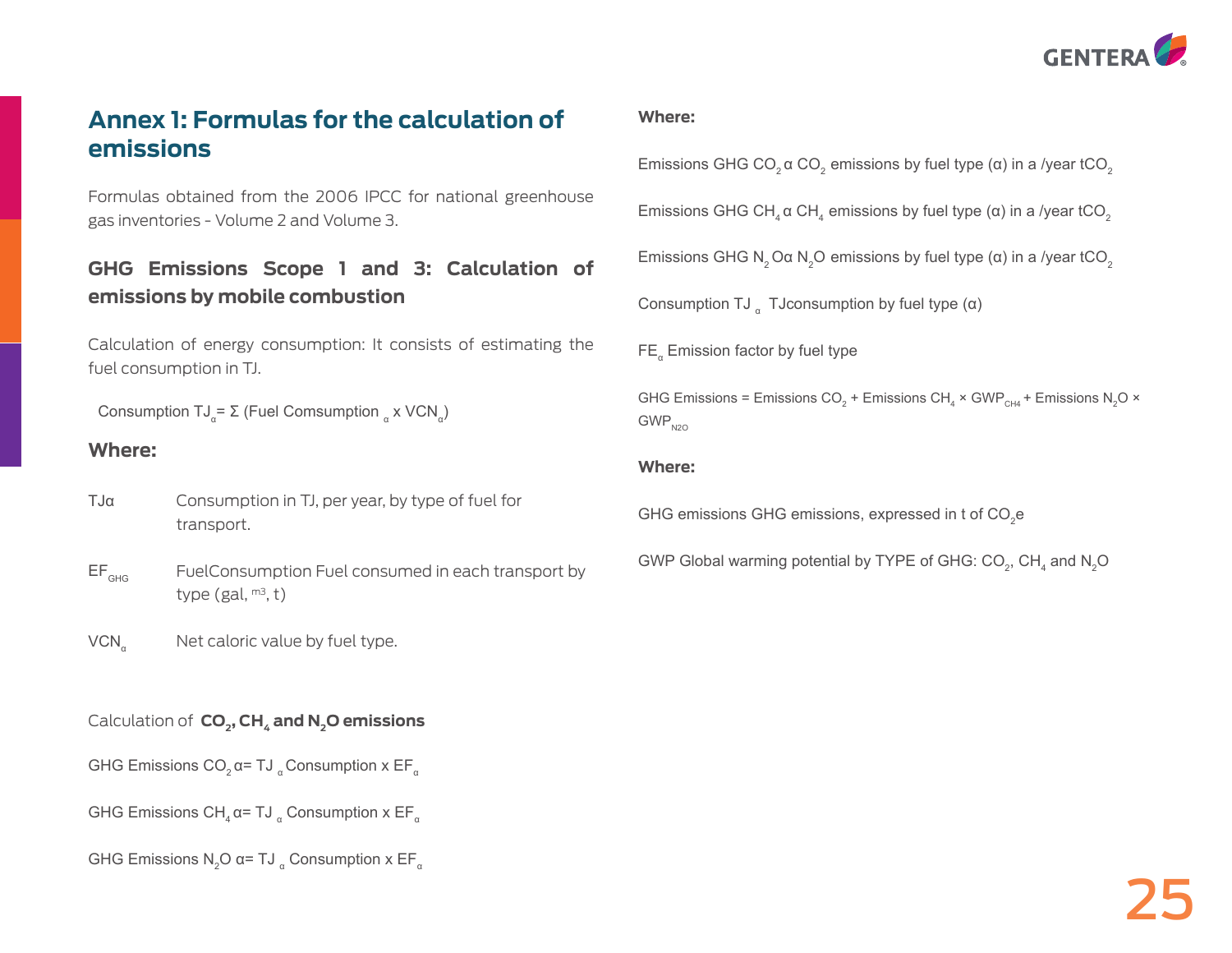

#### **GHG emissions Scope 2: Calculation of emissions by electricity consumption.**

Calculation of GHG emissions: Consist in estimating the emissions of each GHG, generated by the consumption of electrical energy.

GHG emissions from electricity consumption= Electricity Consumption $\times$  EF $_{\text{GEL}}$ 

#### **Where:**

**Electricity consumption:** It represents the consumption of electricity; this electricity is generated by a third party and is expressed in kWh/year or MWh/year.

**EF<sub>GEI</sub>:** Emission factor by electricity consumption, by type of GHG:  $CO<sub>2</sub>$ , CH<sub> $4$ </sub> and N<sub>2</sub>O

#### **GHG Emissions Scope 3: Calculation of emissions from refrigerant banks representing fugitive emissions**

Calculation of GHG emissions: It consists of estimating GHG emissions, generated by fugitive emissions in refrigeration equipment.

#### GHG Emissions = Net Consumption  $\times$  FE  $_{\alpha}$

#### **Where:**

GHG emissions GHG emissions, expressed in t of CO<sub>2</sub>e

Net Consumption Estimation of the number of refrigerant refills

FE  $_{\alpha}$  Emission factor by refrigerant compound type

Formulas obtained from the Greenhouse Gas Protocol, Technical guidance for calculating Scope 3 emissions.

#### **GHG emissions Scope 3: Calculation of emissions for air transport of employees for business-related activities**

Calculation of GHG emissions: It consists of determining the distance traveled during the trip and that from this the appropriate emission factor can be applied for the mode of transport used.

GHG Emissions = Σ distance x FE  $_{\text{flicht tree}}$ 

#### **Where:**

GHG emissions GHG emissions, expressed in t of  $_{CO2}$ 

Distance Total sum of the distance travelled by type of transport used (km, mi, etc.)

FE  $f_{\text{fiont two}}$  Emission factor by type of flight, taking into account that there are short, medium and long-distance flights ((kg CO2e / pax-km).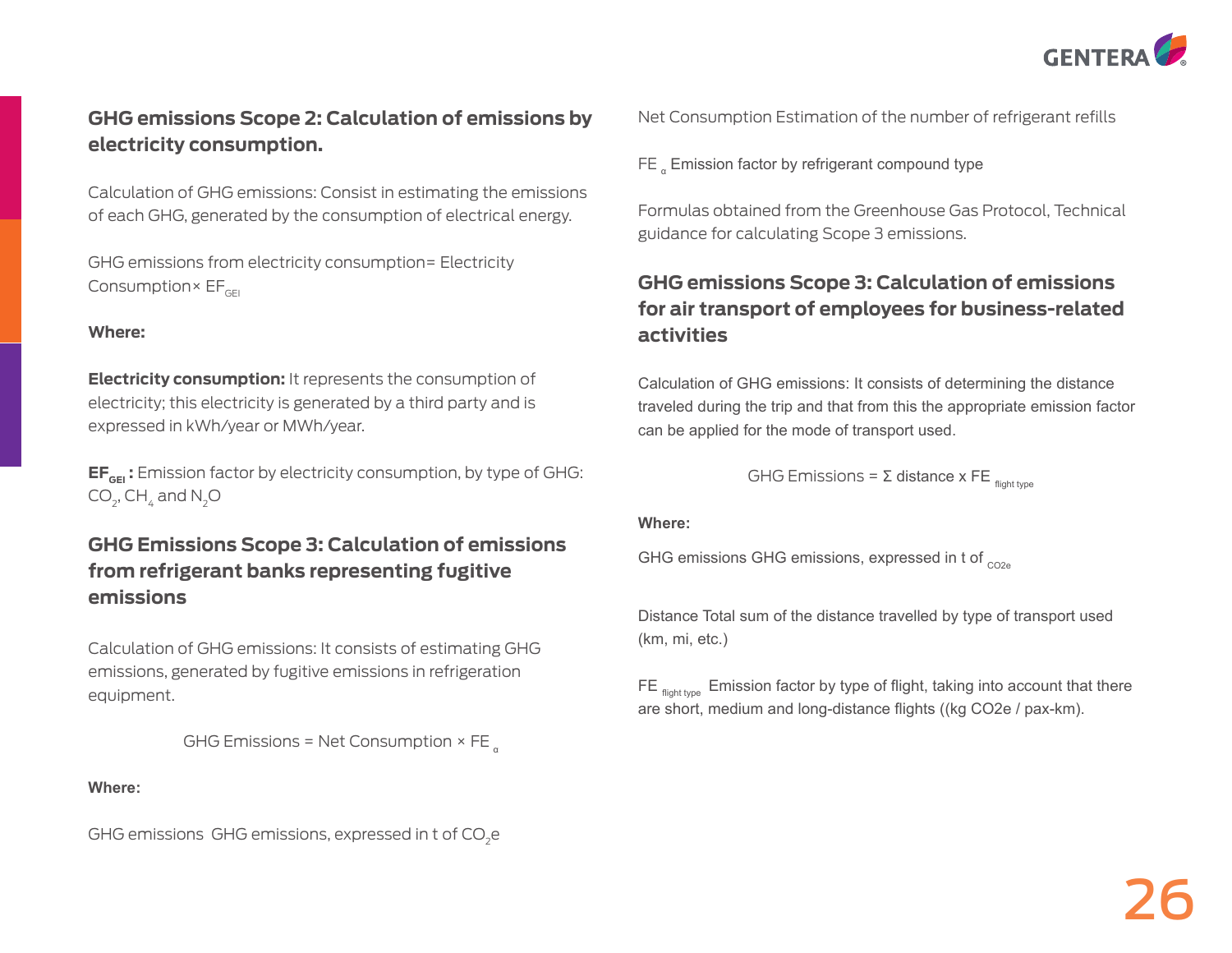

# **Annex 2: Calculation of the distance in flight kilometers**

For the estimation of kilometers of flights made in Mexico, in the year of the report, we made some assumptions to obtain the total calculation of kilometers traveled. In the following flight records in our databases, we do not find direct flights within the ICAO Emissions Calculator. So, we use commercial flights between the two airports, assuming an intermediate stopover.

We considered the intermediate commercial scale and managed to obtain the result of kilometers in the ICAO Emissions Calculator. The following table presents the flights where we made this estimate as well as the stopovers we used.

| <b>Routes</b>              | <b>Proposed scale</b> |
|----------------------------|-----------------------|
| <b>ACA-QRO</b>             | Scale at MFX          |
| <b>QRO-VIEW</b>            | Scale at MFX          |
| <b>MXL-CUU</b>             | Scale in HMO          |
| <b>MEX-LMM-MZT-MEX</b>     | Scale in LPZ          |
| <b>TAM-LMM</b>             | Scale in MTY          |
| <b>MTY-BJX-SLP-MTY</b>     | Scale at MEX          |
| <b>CJS-CUL</b>             | Scale in CUU          |
| <b>CJS-CUL-CJS</b>         | Scale in CUU          |
| <b>DGO-MTY</b>             | Scale at MFX          |
| <b>TAM-MTY-VER-TAM</b>     | Scale at MFX          |
| <b>LMM-SJD</b>             | Scale at MFX          |
| MTY-MEX-AGU-ZCL-MEX-MTY    | Scale at MFX          |
| <b>MEX-VSA-MTT-MEX</b>     | Scale at MFX          |
| <b>MEX-CTG-MEX</b>         | Scale in MDF          |
| <b>MEX-CTG</b>             | Scale in MDF          |
| <b>VSA-MEX-CTG-MEX</b>     | Scale in MDE          |
| <b>MID-TAP</b>             | Scale at MEX          |
| <b>MEX-TIJ-MXL-MEX</b>     | Scale in GDL          |
| <b>QRO-MEX-TGZ-TAP-MEX</b> | Scale at MFX          |

*Table 21. Flights that required a stopover proposal.*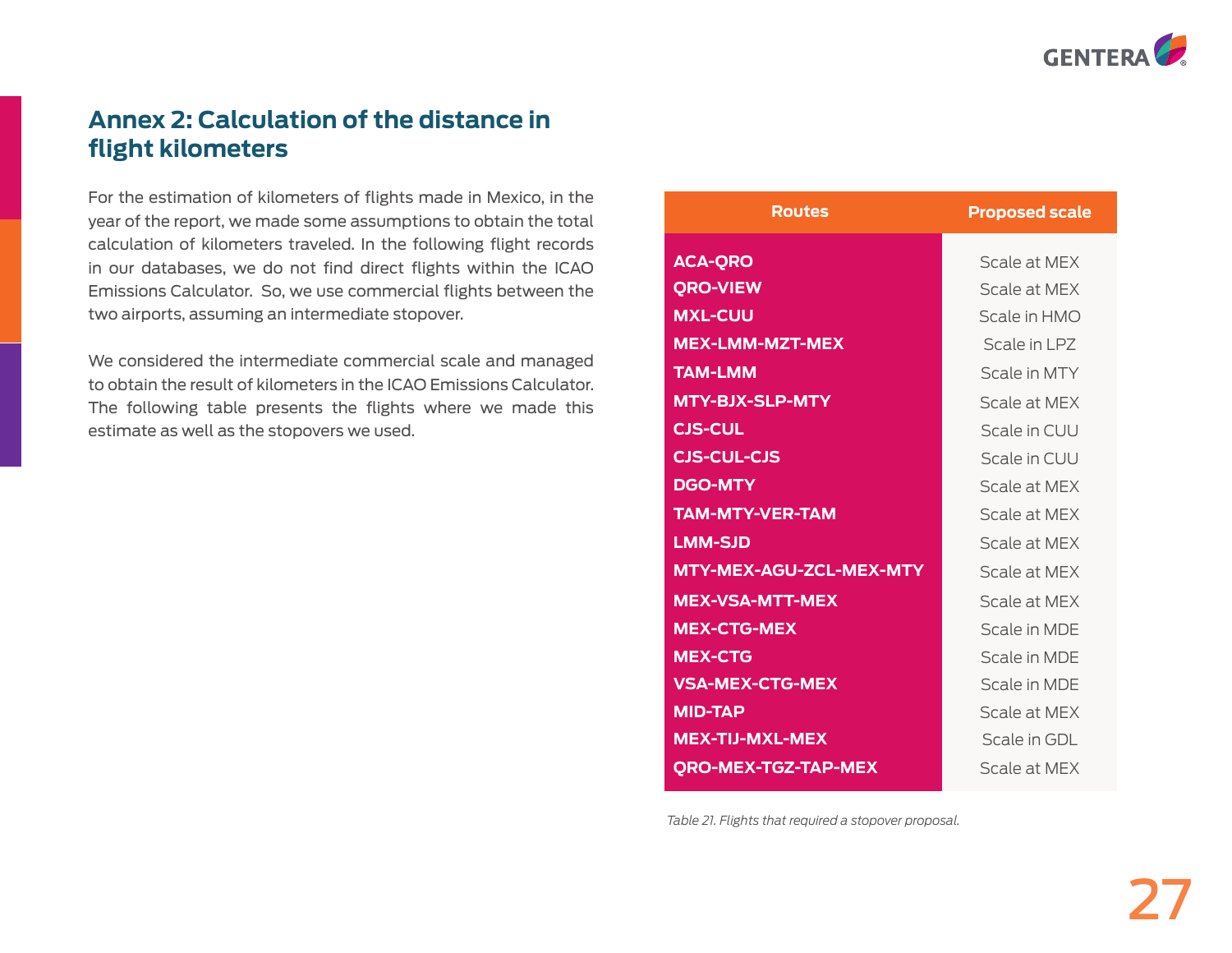

# **Annex 3: Comparison of consumption and emissions from the year 2017 to 2020**

The following tables show the historical comparison from 2017 to 2020 of fuel consumption, electricity consumption, total CO2e emissions, as well as emissions per employee and the total number of employees.

| <b>Consumption</b>                                 |            | 2017*                  | 2018*      |                        |            | 2019*                  |            | 2020                   |
|----------------------------------------------------|------------|------------------------|------------|------------------------|------------|------------------------|------------|------------------------|
| and emissions                                      | <b>Net</b> | <b>By collaborator</b> | <b>Net</b> | <b>By collaborator</b> | <b>Net</b> | <b>By collaborator</b> | <b>Net</b> | <b>By collaborator</b> |
| <b>Fuel</b><br>(Litres)                            | 2,955, 998 | 132.47                 | 2,928,740  | 134.46                 | 2,081,241  | 135.58                 | 2,198,112  | 98.27                  |
| <b>Electric power</b><br>(MWh)                     | 17,637     | 0.79                   | 17,222     | 0.79                   | 19,830     | 0.87                   | 17,087     | 0.76                   |
| Scope 1<br>emissions<br>(tCO,e)                    | 7,184      | 0.32                   | 7,110      | 0.33                   | 7,690      | 0.34                   | 5,330      | 0.24                   |
| Scope 2<br>emissions<br>(tCO,e)                    | 9,564      | 0.43                   | 9,008      | 0.41                   | 8,936      | 0.39                   | 8,212      | 0.37                   |
| <b>Total scope 1 and</b><br>2 emissions<br>(tCO,e) | 16,748     | 0.75                   | 16,118     | 0.74                   | 16,626     | 0.73                   | 13542      | 0.60                   |

*\* Recalculated emissions with the electrical emission factor for Peru updated during the inventory exercise carried out in 2021. Table 22. Comparison of consumption and emissions for the years 2017 to 2020.*

| <b>Employees</b> | 2017   | 2018   | 2019   | 2020   |
|------------------|--------|--------|--------|--------|
|                  | 22,315 | 21.781 | 22.726 | 22,366 |

*Table 23. Comparison of the total number of employees for the years 2017 to 2020.*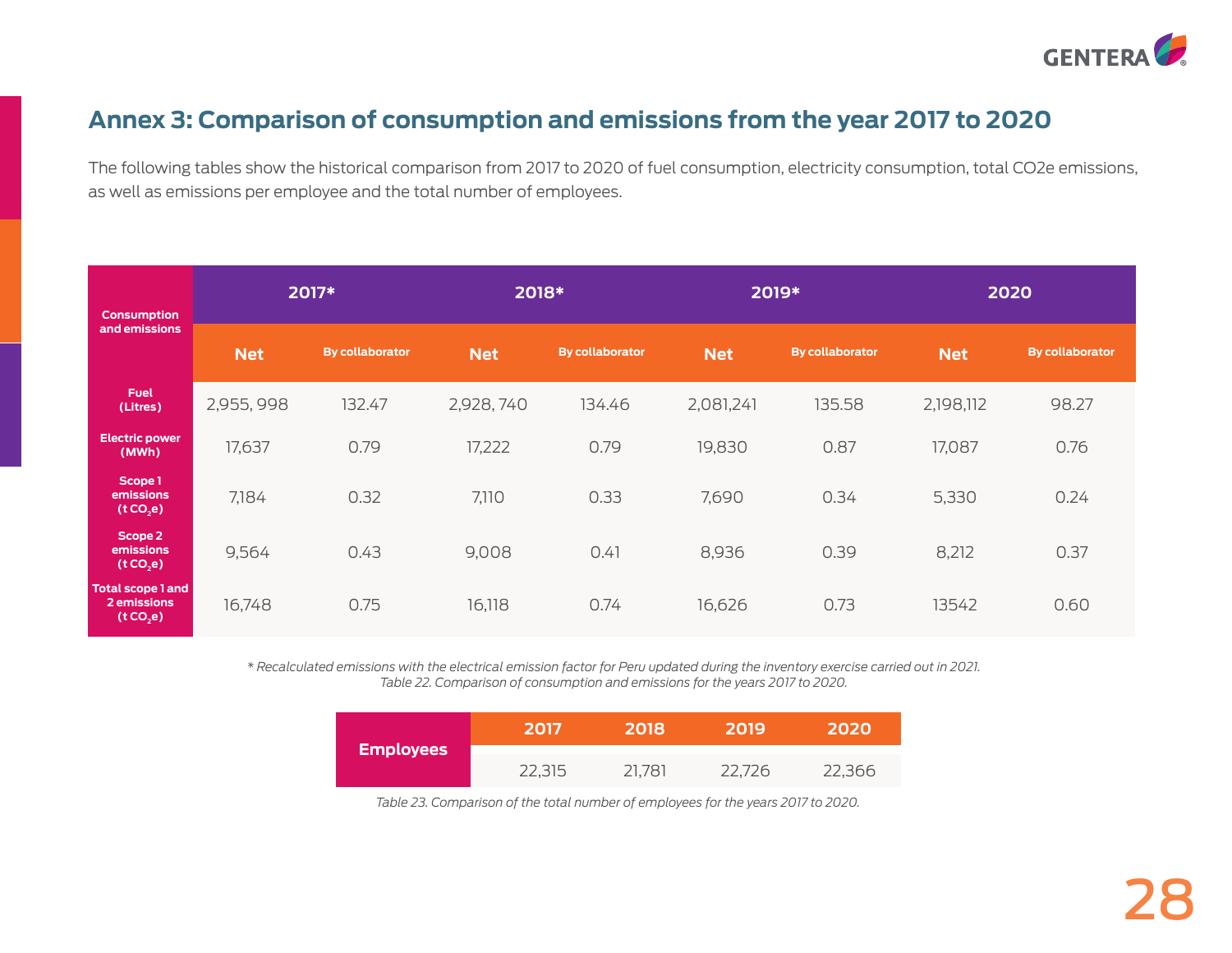

# **Annex 4: Emissions per operations in Mexico**

The following table shows the emissions generated by the activities in Mexico, broken down by type of operation.

| <b>Operation</b>      | Scope 1<br>emissions<br>(tCO,e) | Scope 2<br>emissions<br>(tCO,e) | Scope 3<br>emissions <sup>'</sup><br>(tCO,e) | <b>Total</b><br>emissions<br>(tCO,e) |
|-----------------------|---------------------------------|---------------------------------|----------------------------------------------|--------------------------------------|
| <b>Banco</b>          | 2,635                           | 5.136                           | 465                                          | 8,236                                |
| <b>Administrativo</b> | 896                             | 982                             | 158                                          | 2,036                                |
| <b>Yastás</b>         | 373                             | $\ast$                          | 66                                           | 439                                  |
| Total                 | 3,904                           | 6,118                           | 689                                          | 10.711                               |

*Table 24. Emissions per type of operation in Mexico.*

\* The Scope 2 emissions of Yastás and the total emissions of Aterna are considered within the heading "Administrative".